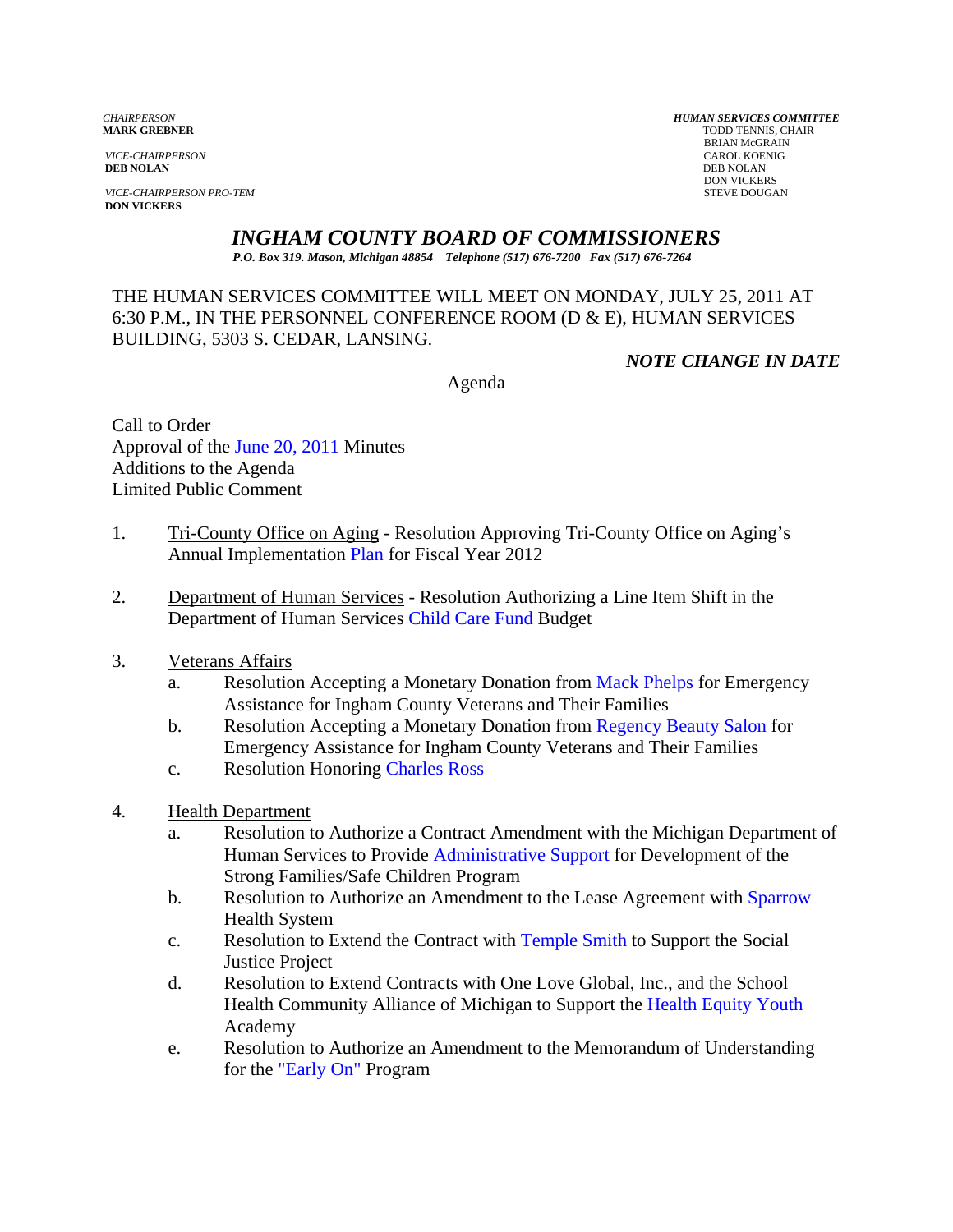- f. Resolution to Authorize Acceptance of the Child and Adolescent Health Center [Awards from the](#page-31-0) Michigan Department of Community Health
- g. Resolution Honorin[g Mark Banghart](#page-35-0)
- h. Resolution Honorin[g Diane Gorch](#page-36-0)
- i. Resolution Honoring Paula Schultz
- 5. Board of Commissioners Resolution to Re-Establish the Position [of Health Officer](#page-39-0) Within the Health Department
- 6. Board Referral Tri-County Office on Aging Area Plan Fiscal Year 2012 *(Distributed at the Board of Commissioners' Meeting)*

Announcements Public Comment Adjournment

#### **PLEASE TURN OFF CELL PHONES OR OTHER ELECTRONIC DEVICES OR SET TO MUTE OR VIBRATE TO AVOID DISRUPTION DURING THE MEETING**

The County of Ingham will provide necessary reasonable auxiliary aids and services, such as interpreters for the hearing impaired and audio tapes of printed materials being considered at the meeting for the visually impaired, for individuals with disabilities at the meeting upon five (5) working days notice to the County of Ingham. Individuals with disabilities requiring auxiliary aids or services should contact the County of Ingham in writing or by calling the following: Ingham County Board of Commissioners, P.O. Box 319, Mason, MI 48854 Phone: (517) 676-7200. A quorum of the Board of Commissioners may be in attendance at this meeting. Meeting information is also available on line at www.ingham.org.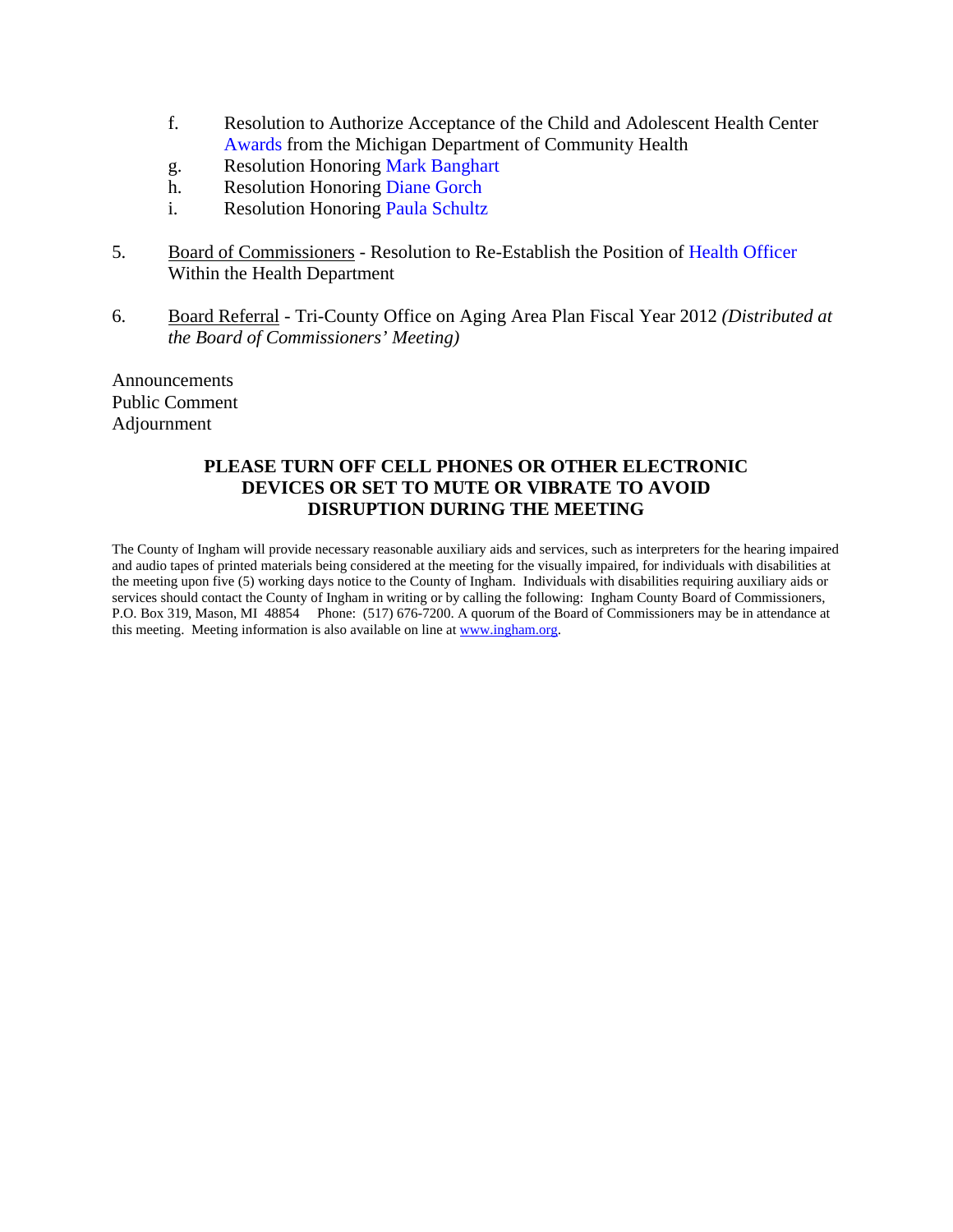#### HUMAN SERVICES COMMITTEE June 20, 2011 **Minutes**

<span id="page-2-0"></span>

| <b>Members Present:</b> | Todd Tennis, Brian McGrain, Carol Koenig, Deb Nolan, Don Vickers,<br>Steve Dougan, and Board Chairperson Grebner                                     |
|-------------------------|------------------------------------------------------------------------------------------------------------------------------------------------------|
| <b>Members Absent:</b>  | None                                                                                                                                                 |
| <b>Others Present:</b>  | Jared Cypher, Dean Sienko, Deb Brinson, Robin Turner, Marvin Cato,<br>Tom Curtis, Bobby Joyce, Jackie Carson, Diala Rabah, Chuck Gray, and<br>others |

The meeting was called to order by Chairperson Tennis at 6:31 p.m. in the Personnel Conference Room "D & E" of the Human Services Building, 5303 S. Cedar Street, Lansing.

Approval of the June 6, 2011 Minutes The June 6, 2011 Minutes were approved as amended.

Page 3, Paragraph 3, last sentence change the date of June 23, 2011 to June 9, 2011.

Additions to the Agenda None.

Limited Public Comment None.

(Comm. Grebner arrived at 6:33 p.m.)

# MOVED BY COMM. DOUGAN, SUPPORTED BY COMM. NOLAN, TO APPROVE A CONSENT AGENDA FOR THE FOLLOWING ITEMS:

- 1. Health Department
	- a. Resolution to Authorize an Agreement for Childbirth Education and Training with the Expectant Parents Organization
	- b. Resolution Amending **Resolution #10-224** to Authorize an Agreement with the Lansing School District to Operate School-Based Health Centers
	- c. Resolution to Authorize an Amendment to the Lease Agreement with Sparrow Health System

MOTION CARRIED UNANIMOUSLY. Absent: Comm. Koenig

It was noted to change the Heading of Item 1b. from Resolution **#10-224 to Resolution #10-264**. This was a typographical error.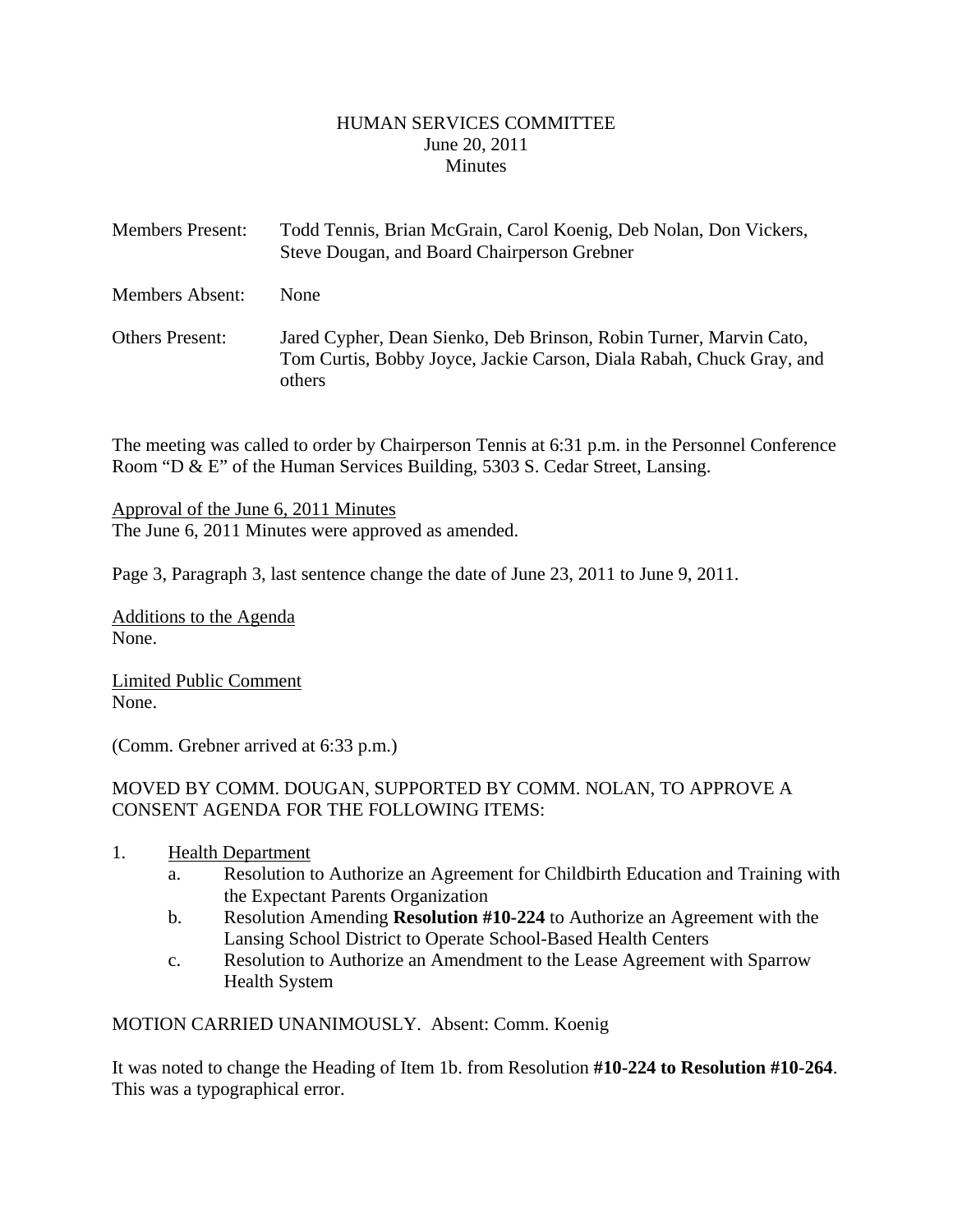MOVED BY COMM. DOUGAN, SUPPORTED BY COMM. NOLAN, TO APPROVE THE ITEMS ON THE CONSENT AGENDA.

MOTION CARRIED UNANIMOUSLY. Absent: Comm. Koenig

2. Controller/Administrator's Office - Resolution Authorizing the 2012 Community Agency Funding Process and Approving Criteria for Ranking Applications for Community Agency Funding

MOVED BY COMM. NOLAN, SUPPORTED BY COMM. DOUGAN, TO APPROVE THE RESOLUTION AUTHORIZING THE 2012 COMMUNITY AGENCY FUNDING PROCESS AND APPROVING CRITERIA FOR RANKING APPLICATIONS FOR COMMUNITY AGENCY FUNDING.

MOVED BY COMM. DOUGAN, SUPPORTED BY COMM. NOLAN, TO AMEND THE RESOLUTION BY ADDING A BE IT FURTHER RESOLVED AS FOLLOWS:

BE IT FURTHER RESOLVED, because of economic constraints in Ingham County, the Board of Commissioners wishes for applicants to understand that solicitation of proposals is not a commitment to fund those proposals in the fiscal year 2012.

Comm. Vickers expressed his concern of funding programs that do not provide basic needs. Comm. McGrain suggested providing Mr. Cypher with updated criteria for the 2012 Community Agencies, if funds are available.

(Comm. Koenig arrived at 6:35 p.m.)

THIS WAS ACCEPTED AS A FRIENDLY AMENDMENT.

#### MOTION CARRIED UNANIMOUSLY.

d. Discussion - Community Health Center Board

(Comm. Dougan left at 7:15 p.m.)

Ms. Brinson provided the Committee with an overview of the presentation.

Dr. Sienko explained that Ingham County is the only FQHC/CHC that is a public entity in the State of Michigan. He noted that the Ingham County Board of Commissioners shares its governance with the Community Health Center (CHC) Board.

Ms. Robin Turner, President of the CHC Board of Directors, introduced herself and provided the Committee with her professional and personal background. The following members then introduced themselves to the Committee: Marvin Cato, Vice-President; Tom Curtis, Secretary; Jackie Schraft, Member; Diala Rabah, Member; Jackie Carson, Member; and Bobby Joyce, Member.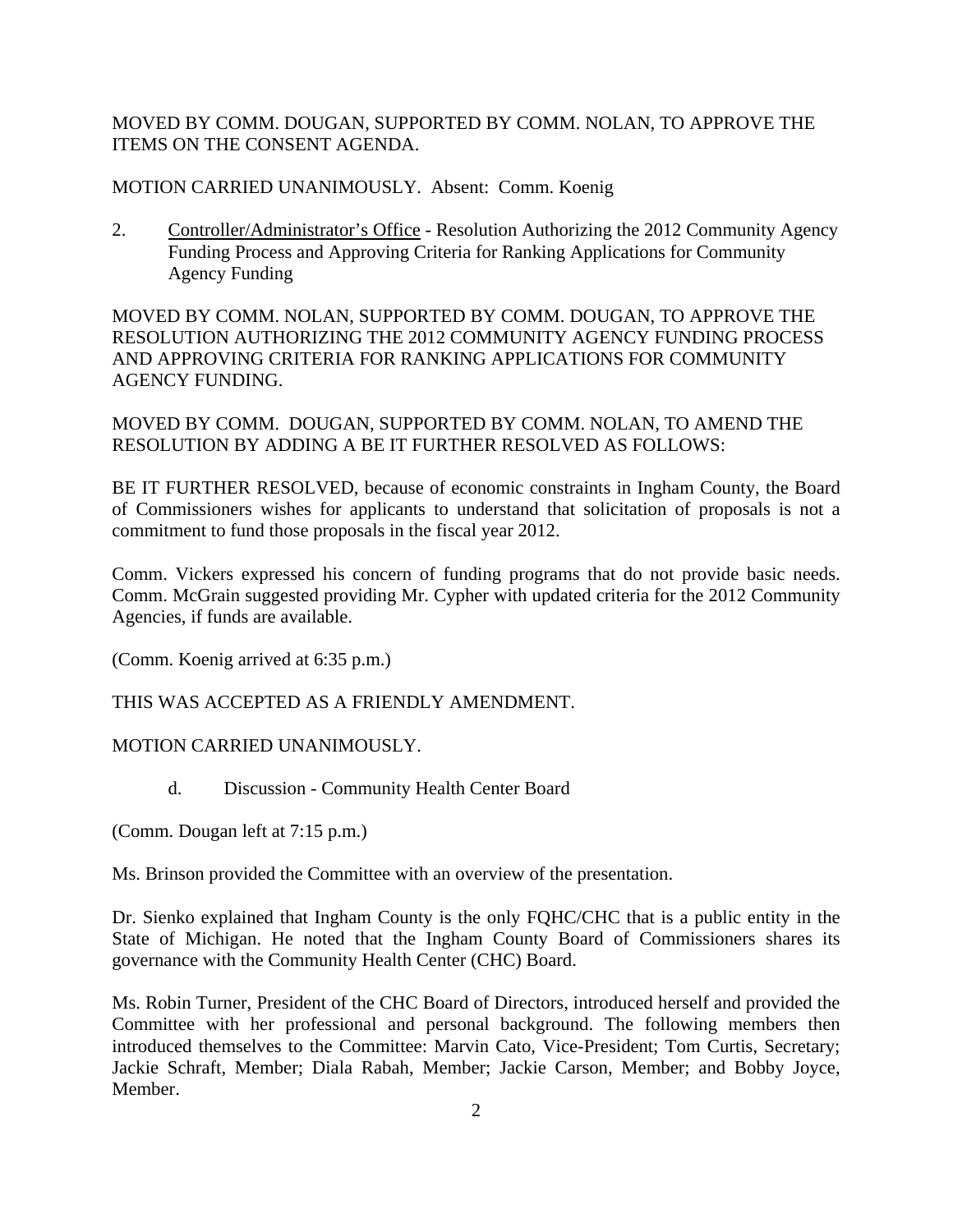Ms. Brinson overviewed the events from 2009 to present, the FQHC look-alike, and the shared power of the Board of Commissioners and the CHC Board of Directors. She explained the partnership between the Health Department, Board of Commissioners and the CHC Board. She further explained the advantages of the CHC/FQHC network including competing for grant opportunities, enhanced reimbursement, and HRSA 330 funding. She was pleased to announce they had received official notification that Federal funding will continue through 2015.

Ms. Brinson stated that Community Health Centers are held to rigorous standards and must comply with the legislative requirements in four main areas: need, services, governance, and management and finance. Ms. Brinson explained that the CHC Board of Directors oversees the operations of the Health Centers including the budget. The Board of Commissioners has the oversight of personnel and financial issues. She noted the benefit of this partnership is millions of dollars.

Ms. Turner explained that HRSA Regulations require monthly meetings, and approval of the meeting minutes, CHC Network Budget, HRSA application, scope of services, hours of operation, as well as, selection/dismissal and evaluation of the Health Center CEO/DHO, establish general policy, performance evaluations of the health centers, and self select CHC Board members. She noted that the Board of Commissioners also approves the board members.

Mr. Cato reviewed the CHC Board Composition stating that compliance is mandatory. He highlighted that 51% of the CHC Board members must be users of the health centers, and must have between 9 and no more than 25 members. The Board members must include consumer members, provider members and consumer-at-large members.

Ms. Schraft reviewed the duties of CHC Board including: care, loyalty, obedience, holder of public trust, stewarded of federal funding, hiring/terminating CEO/DHO and annual performance.

Ms. Brinson informed the Committee that Otto and Willow are the only two centers that remain look-alikes, and she has recently applied for recertification. She stated that recently the Federal Government requested updated bylaws and the scope of services. She thanked Mr. Cypher with helping her satisfy the bylaws request and noted she is working on the scope of services. She further explained that the Federal Government requires interagency agreements between the CHC Board and the main Health Department. Therefore, everything needs to be documented noting that anything going before the Board of Commissioners will also be "mirrored" to the CHC Board. She noted they will soon be sending in their annual application.

Ms. Brinson stated that in the future they will be asking the Board of Commissioners to renew the terms of appointed CHC Board Members, approve an updated operational agreement and bylaws, and set-up an enterprise fund to address audit issues. She also noted that there would be ongoing training and that she would like to increase the number of CHC Board Members.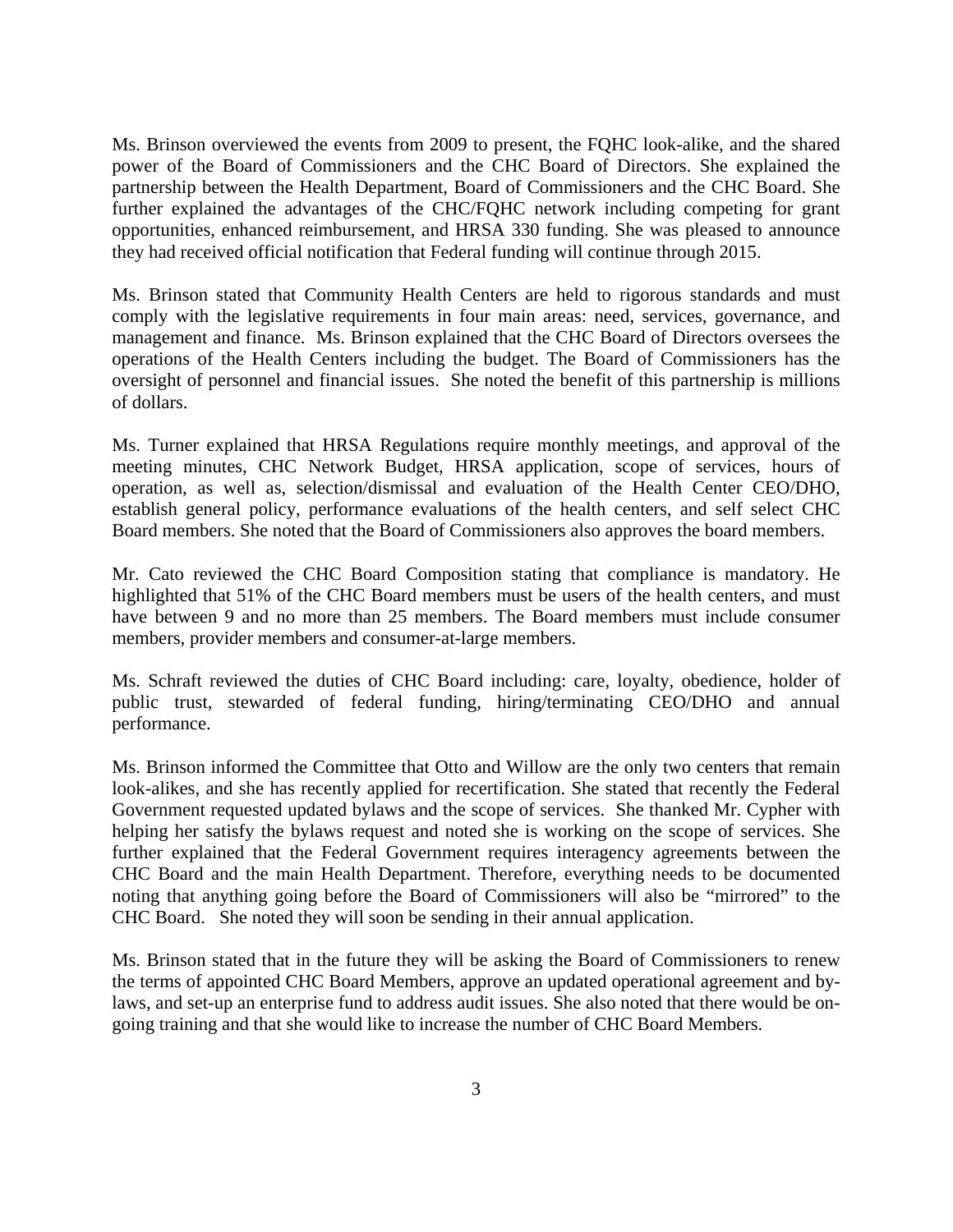Comm. Tennis stated it is his understanding that the partnership is the center piece of the Federal qualifications, and that the Board of Commissioners is operating in a supportive or oversight role to the CHC Board. Ms. Brinson stated that was correct the CHC is the primary decision maker. Dr. Sienko stated that the Federal Government is invested in the users/consumer governing the health centers. Ms. Brinson stated that the Board of Commissioners may give advice.

(Comm. Dougan left at 7:15 p.m.)

Comm. Grebner stated that he planned on spending part of next year re-writing the County Ethics Policy and would like to extend it to CHC Board. Ms. Turner stated that the members do review the County Ethics Policy. He also would like more members with addresses outside of Lansing. The Commissioners and CHC Board Members agreed.

Comm. Koenig asked how many other CHC's are in other states. Ms. Brinson stated that there were models in Chicago, Denver, and Oregon she has worked with, and there are others in smaller communities in states like Montana.

Dr. Sienko expressed his concern that enhancements could be cut to the FQHC's depending on the level of budget cuts in Washington.

There was a discussion of qualifications for CHC Board Members. Mr. Cato requested that any recommendation sent from the Commissioners include their name, sector, and qualifications of the applicant to maintain balance of the Board Composition.

Announcements None.

Public Comment None.

The meeting adjourned at approximately 7:35 p.m.

Respectfully submitted,

Julie Buckmaster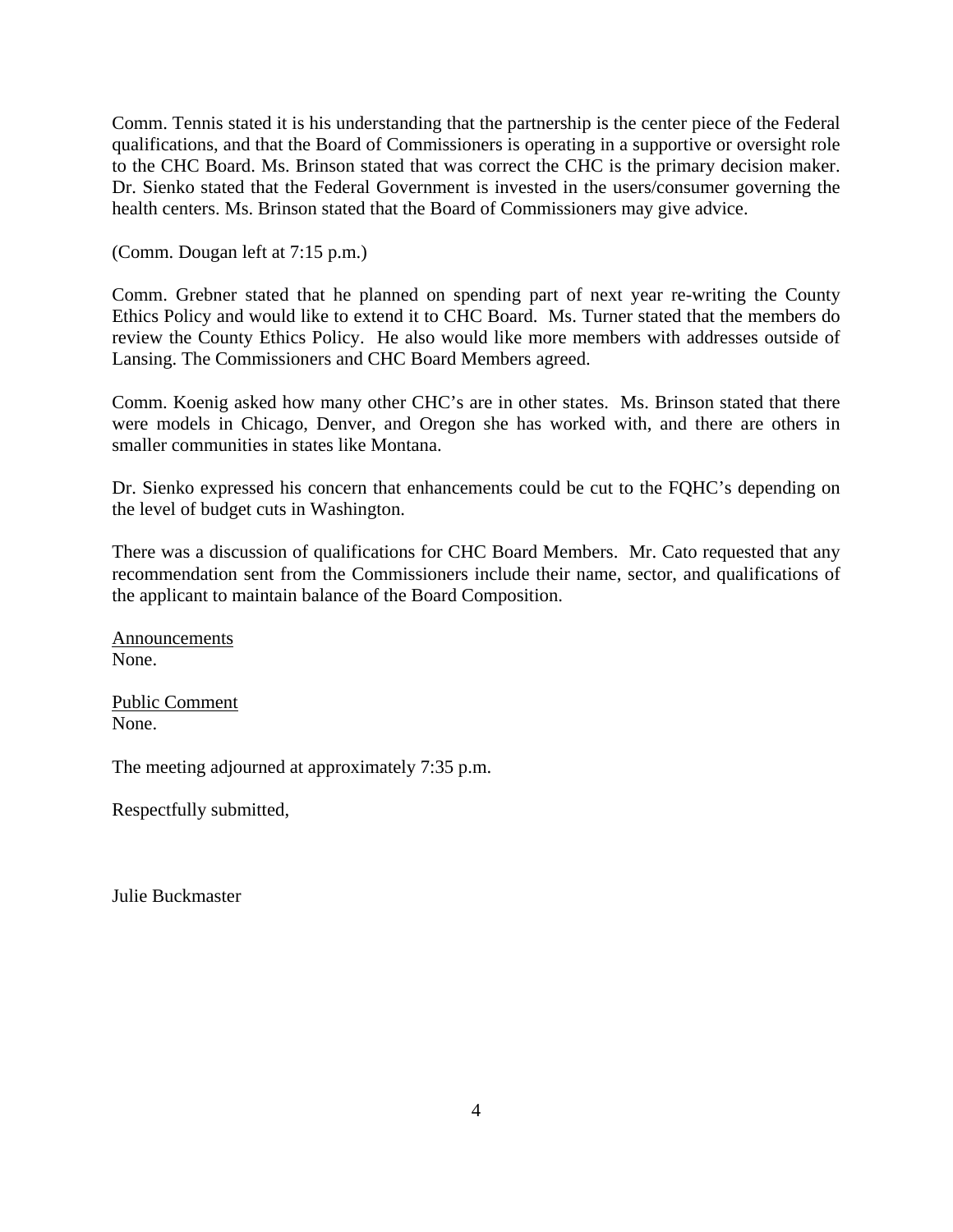# **JULY 25, 2011 HUMAN SERVICES AGENDA STAFF REVIEW SUMMARY**

# **ACTION ITEMS:**

# **The Assistant Deputy Controller is recommending approval of the following resolutions:**

*1. Tri-County Office on Aging – Resolution Approving Tri-County Office on Aging's Annual Implementation Plan for Fiscal Year 2012*

 This resolution approves Tri-County Office on Aging's (TCOA) Annual Implementation Plan for FY 2012. This planning document is required under the Older Americans Act and Older Michiganians Act. The Michigan Office of Services to the Aging, Department of Community Health requires TCOA to ask county commissioners to approve the plan.

*2. Department of Human Services - Resolution Authorizing a Line Item Shift in the Department of Human Services Child Care Fund Budget*

Ingham County DHS is requesting a line item shift in funding between two line items in the FY 2011 County Child Care Fund budget. This resolution authorizes the appropriate county officials to sign the line item transfer forms. This is a transfer of funds between two line items, and there is no change to the overall Child Care Fund allocation for FY 2011.

# *3. Veterans Affairs*

- *a. Resolution Accepting a Monetary Donation from Mack Phelps for Emergency Assistance for Ingham County Veterans and their Families*  This resolution accepts a donation of \$50.00 to Ingham County for use for Emergency Assistance to indigent veterans and their families.
- *b. Resolution Accepting a Monetary Donation from Regency Beauty Salon for Emergency Assistance for Ingham County Veterans and Their Families*

This resolution accepts a donation of \$239.62 to Ingham County for use for Emergency Assistance to indigent veterans and their families.

- *4. Health Department*
	- *a. Resolution to Authorize a Contract Amendment with the Michigan Department of Human Services to Provide Administrative Support for Development of the Strong Families/Safe Children Program*  This resolution authorizes a contract amendment that will decrease Strong Families/Safe Children funding from DHS to the Health Department during FY 2011-12 from \$6,000 to \$1,980, a reduction of \$4,020, reducing the total contract amount over the three years of the agreement from \$18,000 to \$13,980.
	- *b. Resolution to Authorize an Amendment to the Lease Agreement with Sparrow Health System*  This amendment will renew the lease agreement for the Well Child Health Center for three additional years commencing June 13, 2011 and terminating June 12, 2014. Sparrow Health System agreed to reduce the lease rate to \$16.50 per rentable square foot per year. The lease rate was \$17.17 per rentable square foot per year and increased by 2% each year. The new rate will begin at \$16.50 per rentable square foot and will increase by 2% per year for the three year lease term. The rates contained in this resolution are the same as for the previous lease authorized by resolution 08-130.
	- *c. Resolution to Extend the Contract with Temple Smith to Support the Social Justice Project*  This resolution extends the contract with Temple Smith to support the Social Justice Project through November 30, 2011, utilizing \$6,000 of grant funds from the W.K. Kellogg Foundation.
	- *d. Resolution to Extend Contracts with One Love Global, Inc., and the School Health Community Alliance of Michigan to Support the Health Equity Youth Academy*  This resolution utilizes \$32,000 of W.K. Kellogg Foundation grant funds to extend the subcontract with One Love Global, Inc. (\$24,000), though March 31, 2012, and extend the subcontract with the School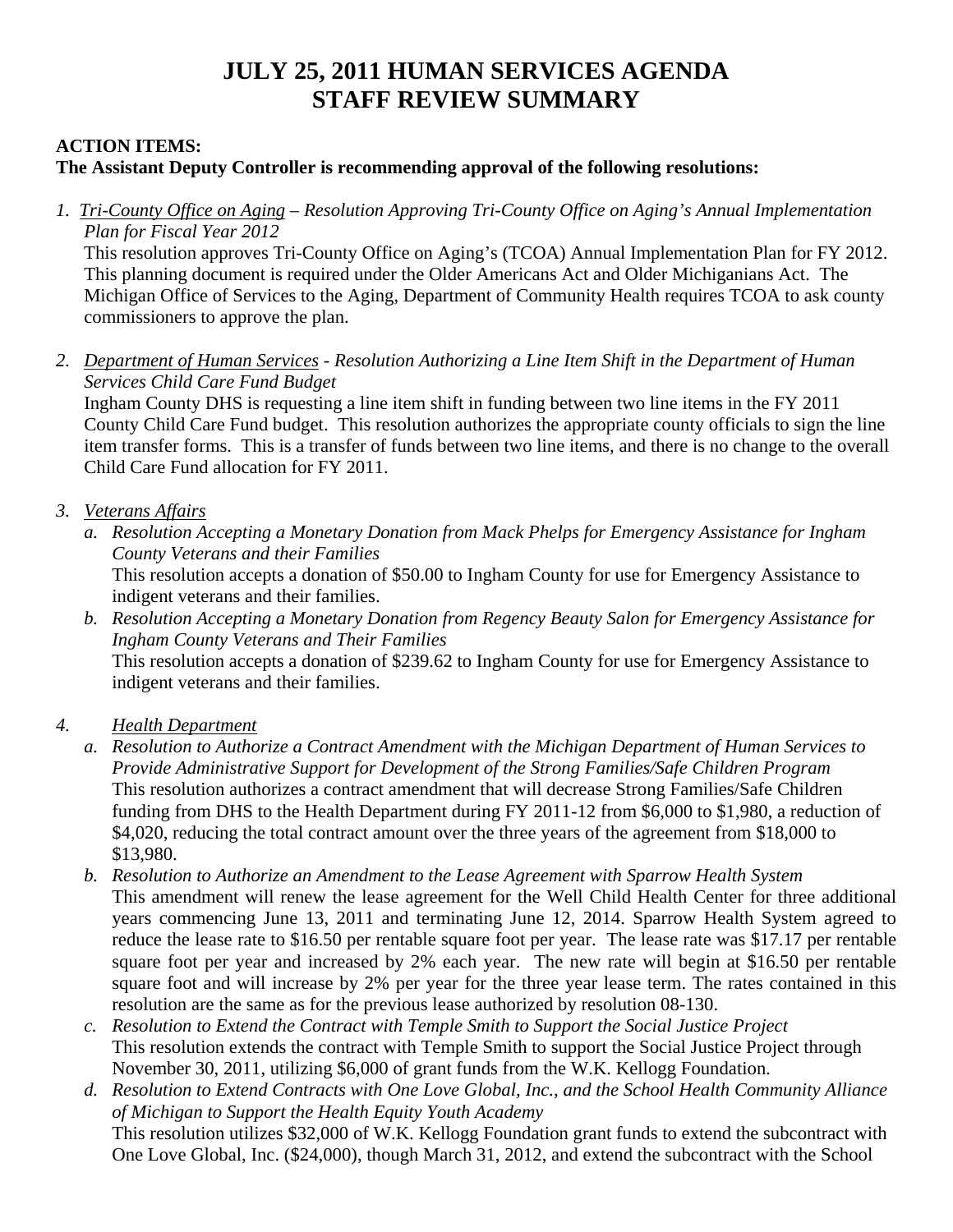Health Community Alliance of Michigan (\$8,000) through October 31, 2011. Both contracts support the Health Equity Youth Academy. Detailed descriptions of the scope of services are included in the memorandum accompanying the resolution.

*e. Resolution to Authorize an Amendment to the Memorandum of Understanding for the "Early On" Program* 

This resolution authorizes an amendment to the Memorandum of Understanding with the Ingham Intermediate School District for Infants and Toddlers with Developmental Delays, to extend the MOA through June 30, 2012. The Clinton/Eaton/Ingham Community Mental Health Board and the Ingham County Department of Human Services are also parties to this Memorandum of Understanding.

*f. Resolution to Authorize Acceptance of the Child and Adolescent Health Center Awards from the Michigan Department of Community Health* 

This resolution authorizes acceptance of the Child & Adolescent Health Center awards from the Michigan Department of Community Health. These awards will provide a total of \$3.4 million over five years. One hundred thousand per year will support the continued operations of the School Wellness Program at Gardner Middle School; \$175,000 per year will support the continued operations at Otto Community Health Center; \$225,000 will support the continued operations at Willow Health Center, and \$175,000 will start a new school-based health center and fund its operations at a Lansing School District High School.

This Resolution creates seven new positions, which are essential to the operations of these Health Centers:

- 1. Community Health Representative II (UAW D) 1.0 FTE
- 2. Health Center Nurse  $(MNA 1) 1.0$  FTE
- 3. Clinic Assistant I (UAW D) 1.0 FTE
- 4. Nurse Practitioner (MNA 6) 1.0 FTE
- 5. Assistant Social Worker (ICEA PRO 5) 0.5 FTE
- 6. Health Educator II (ICEA PRO 9) 0.5 FTE
- 7. Lead Senior Accountant (ICEA PRO 9) 1.0 FTE

The Community Health Representative II, Nurse Practitioner and Lead Senior Accountant positions are grant funded. It is expected that the remaining four positions will be funded through fees and revenue generated by Medicaid and other third party billing sources.

As a condition of these awards, the ICHD Community Health Center Network is required to establish a local community advisory committee. The advisory committee must be representative of the community and include a broad range of stakeholders and school staff.

# *5. Board of Commissioners - Resolution to Re-Establish the Position of Health Officer Within the Health Department*

This resolution re-establishes the position of Health Officer. The position is currently combined with the Medical Director position. The person who holds the combined position will be retiring at the end of October. In addition to passing this resolution, it is also recommended that commissioners discuss the hiring process for a new Health Officer.

# **HONORARY RESOLUTIONS:**

- *3. Veterans Affairs*
	- *c. Resolution Honoring Charles Ross*
- *4. Health Department*
	- *g. Resolution Honoring Mark Banghart*
	- *h. Resolution Honoring Diane Gorch*
	- *i. Resolution Honoring Paula Schultz*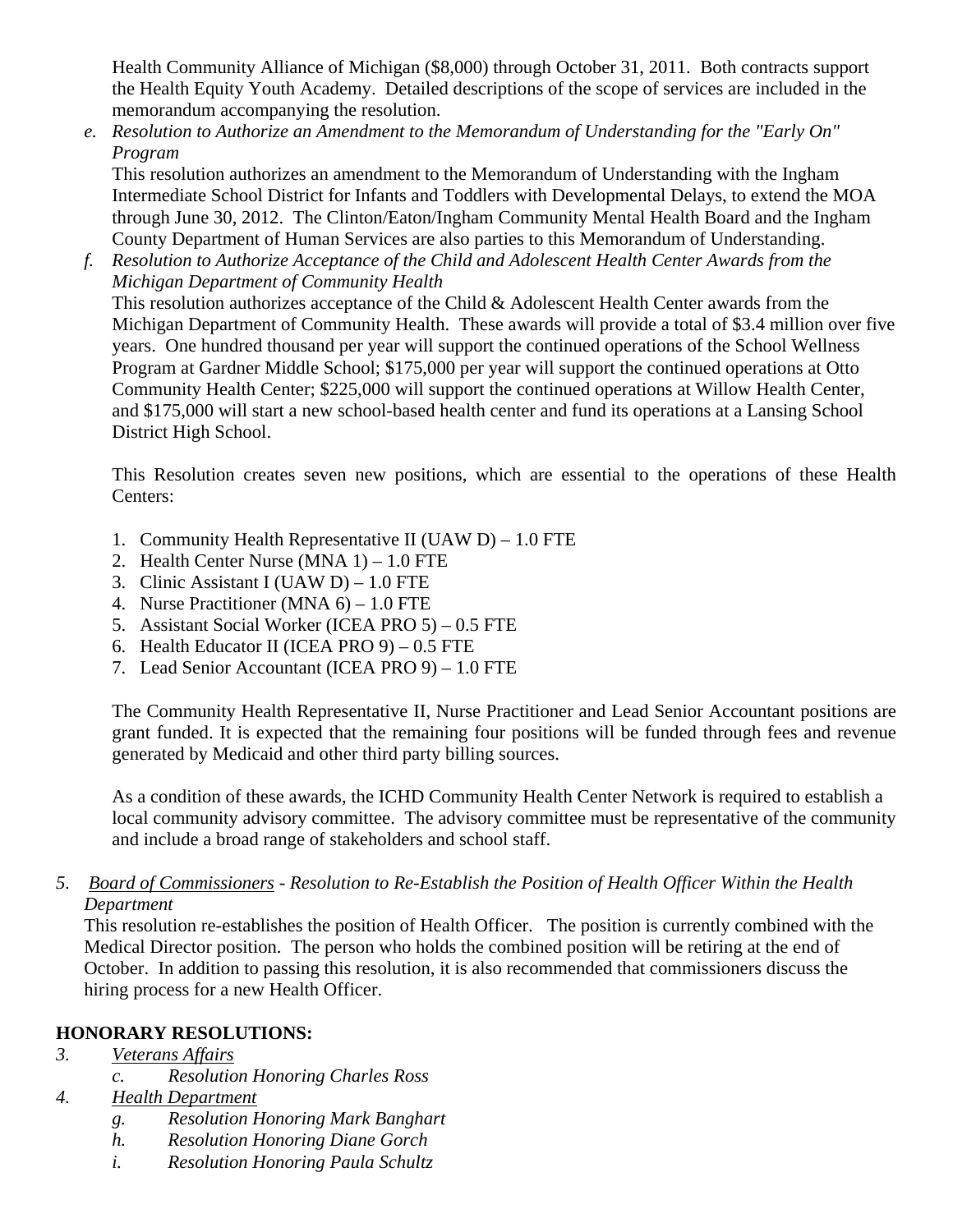**Agenda Item 1** 

<span id="page-8-0"></span>TO: Human Services Committee

FROM: Jared Cypher, Assistant Deputy Controller

RE: Tri-County Office on Aging Area Plan Fiscal Year 2012

DATE: June 29, 2011

This resolution approves Tri-County Office on Aging's (TCOA) Annual Implementation Plan for FY 2012. This planning document is required under the Older Americans Act and Older Michiganians Act. The Michigan Office of Services to the Aging, Department of Community Health requires TCOA to ask county commissioners to approve the plan.

\_\_\_\_\_\_\_\_\_\_\_\_\_\_\_\_\_\_\_\_\_\_\_\_\_\_\_\_\_\_\_\_\_\_\_\_\_\_\_\_\_\_\_\_\_\_\_\_\_\_\_\_\_\_\_\_\_\_\_\_\_\_\_\_\_\_\_\_\_\_\_\_\_\_\_\_\_\_\_\_\_\_\_\_\_\_

The Tri-County Office on Aging Administrative Board endorsed this plan on June 20, 2011. Copies of the Plan were included in the Board Packet for the June 28, 2011 Board of Commissioners meeting. Staff will make additional copies available for Commissioners at the Human Services Committee meeting.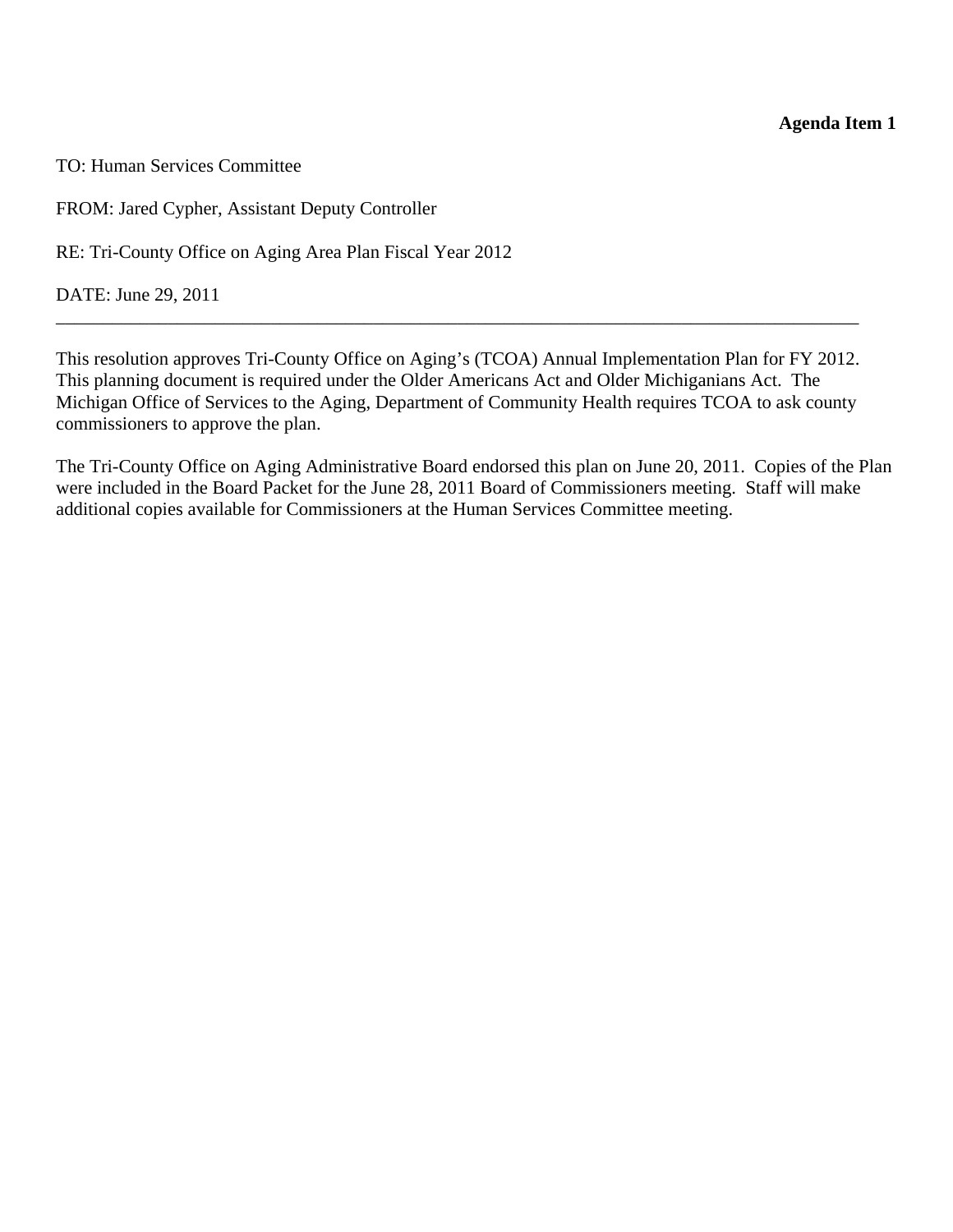**Agenda Item 1** 

Introduced by the Human Services Committee of the:

# INGHAM COUNTY BOARD OF COMMISSIONERS

# **RESOLUTION APPROVING TRI-COUNTY OFFICE ON AGING'S ANNUAL IMPLEMENTATION PLAN FOR FISCAL YEAR 2012**

WHEREAS, the Tri-County Aging Consortium, known as Tri-County Office on Aging, produced the Annual Implementation Plan Fiscal Year 2012 as required by the Older Americans Act and the Older Michiganians Act; and

WHEREAS, the Ingham County Board of Commissioners has reviewed the Tri-County Office on Aging's Annual Implementation Plan Fiscal Year 2012.

THEREFORE BE IT RESOLVED, the Ingham County Board of Commissioners approves the Tri-County Office on Aging's Annual Implementation Plan Fiscal Year 2012 as presented.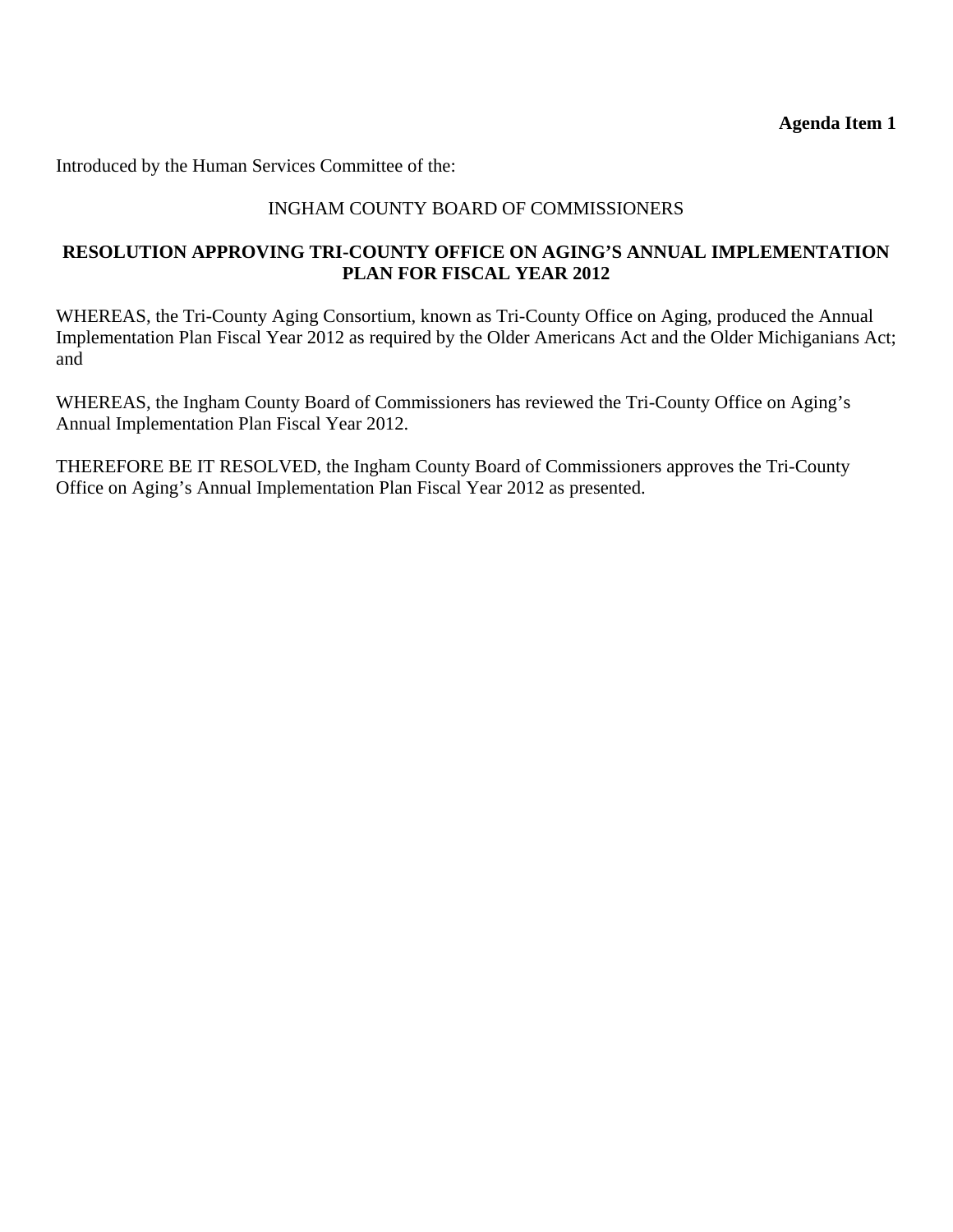June 20, 2011

<span id="page-10-0"></span>Mary Lannoye Ingham County Controller County Courthouse P.O. Box 319 Mason, Mi. 48854

Dear Mary Lannoye:

I am sending this letter to inform the Controller's Office that Ingham County DHS is requesting a line item shift in funding between two line items in our present County Child Care Fund budget. Ingham County DHS has experienced a significant increase in our institutional care expenses this fiscal year. However, Ingham County DHS is also anticipating a surplus in our Family Foster Care line item.

I would like to request moving \$225,000 from the Family Foster Care line item, into the Institutional Care line item. At this time, there is a balance in the Foster Care line item of \$991,438.71 with an estimate of approximate expenditures of \$300,000 to\$ 350,000 for the remainder of this fiscal year, leaving a surplus of approximately \$641,438.71.

In the Institutional Care line item, there is presently a balance of \$263,479.34. We are projecting expenditures of approximately \$420,000 for the remainder of this fiscal year. This would leave a short fall of approximately \$156,521 in this fiscal year. I am proposing that the \$225,000 shift of funding would accommodate this shortfall and assist in any unforeseen expenses created from late billing from the different institutions.

The breakdown of this request:

Move \$225,000 from the Family Foster Care line item. Add \$225,000 to the Institutional Care line item.

Ingham County DHS strives to meet the current expectations of the Controller's Office and manage within our approved budget. Ingham County DHS does expect to complete this fiscal year with hopefully a small surplus.

Sincerely,

 Randy Rauch Ingham County Child Welfare Director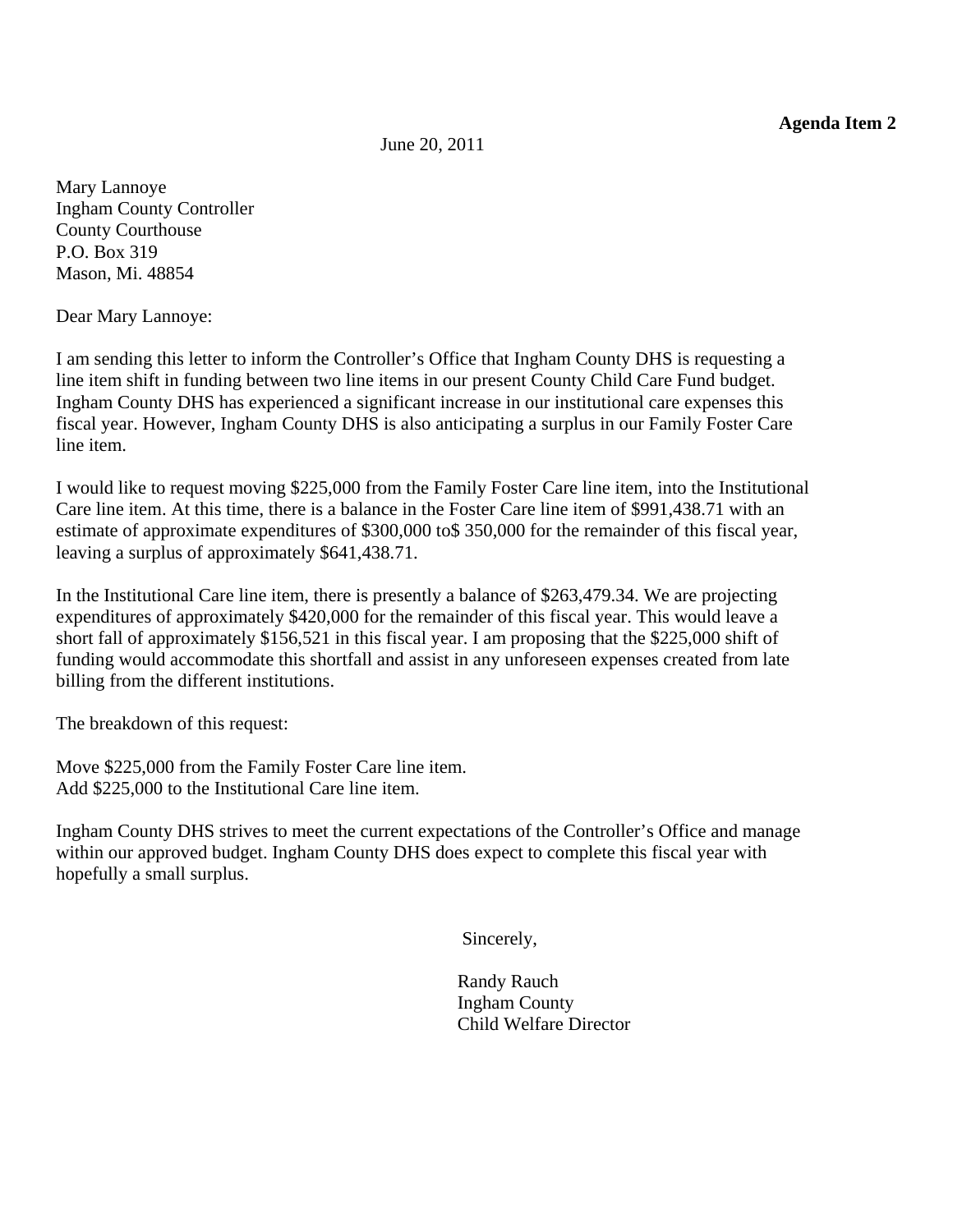Introduced by the Human Services and Finance Committees of the:

# INGHAM COUNTY BOARD OF COMMISSIONERS

# **RESOLUTION AUTHORIZING A LINE ITEM SHIFT IN THE DEPARTMENT OF HUMAN SERVICES CHILD CARE FUND BUDGET**

WHEREAS, Ingham County DHS has experienced a significant increase in Institutional Care expenses this fiscal year; and

WHEREAS, Ingham County DHS is also anticipating a surplus in the Family Foster Care line item; and

WHEREAS, request moving \$225,000 from the Family Foster Care line item, into the Institutional Care line item to cover the anticipated shortfall; and

WHEREAS, this line item shift does not increase the overall Child Care Fund budget for FY 2011.

THEREFORE BE IT RESOLVED, the Ingham County Board of Commissioners authorizes the appropriate county officials to sign any necessary line item transfer forms.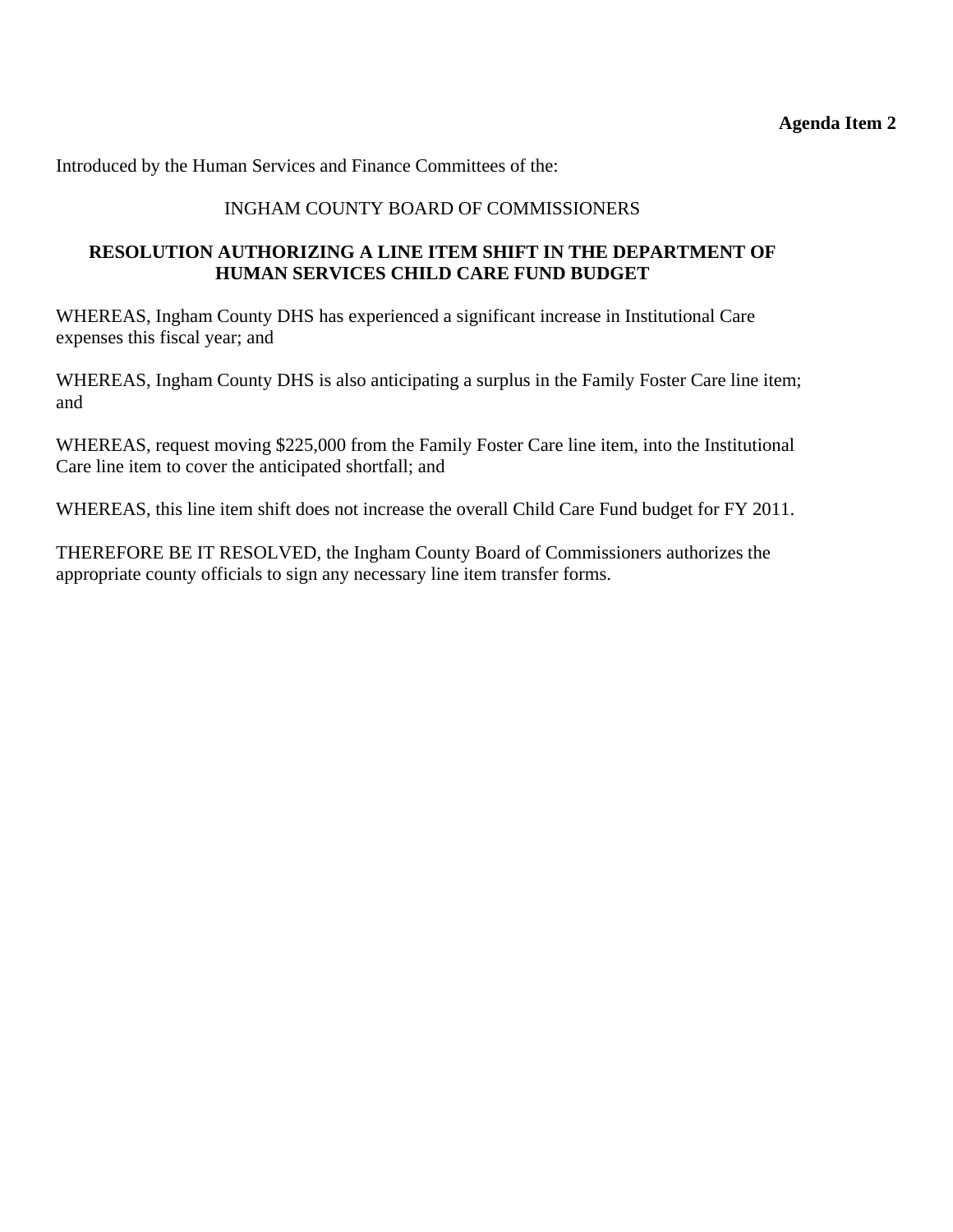# **M E M O R A N D U M**

<span id="page-12-0"></span>

| TO:          | <b>Resolution Group</b>                                           |
|--------------|-------------------------------------------------------------------|
| <b>FROM:</b> | Randy A. Marwede, Director, Ingham County Dept of Veteran Affairs |
| DATE:        | July 5, 2011                                                      |
| RE:          | <b>Resolution Accepting Donation from Mack Phelps</b>             |

Mr. Phelps is a service disabled WWII veteran and a client of Ingham County Department of Veteran Affairs. With the assistant of counselors from this Department, Mr. Phelps recently received an increased award from the US Department of Veterans Affairs. He was so overwhelmed by this award that he stopped by the office and proceeded to hand our receptionist \$50 informing her to give this to his counselor. The receptionist informed Mr. Phelps that this was against county policy but he was adamant in his desire to show his thanks. He was then informed that if he would like to donate this money it would go towards assisting indigent local veterans. He agreed and again thanked the office for their assistance with his claim.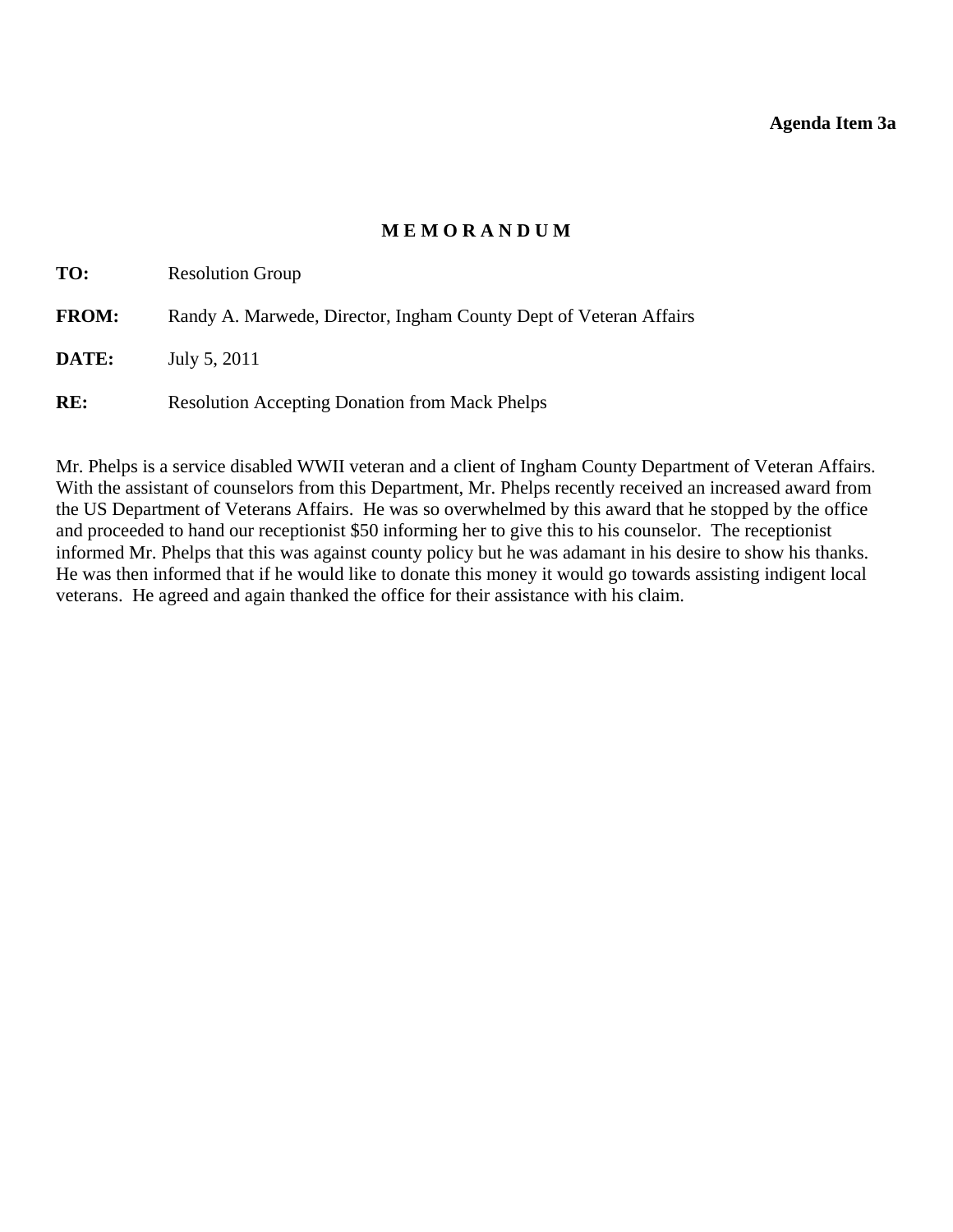Introduced by the Human Services and Finance Committees of the:

### INGHAM COUNTY BOARD OF COMMISSIONERS

#### **RESOLUTION ACCEPTING A MONETARY DONATION FROM MACK PHELPS FOR EMERGENCY ASSISTANCE FOR INGHAM COUNTY VETERANS AND THEIR FAMILIES**

WHEREAS, Mack Phelps, a service disabled U.S. Army WW II veteran, has offered to donate \$50.00 to Ingham County for use for Emergency Assistance to indigent veterans and their families; and

WHEREAS, Ingham County Resolution #10-130 dated April 27, 2010, acknowledges that one of the goals of Ingham County Government is to assist Ingham County residents in meeting basic needs; and

WHEREAS, Ingham County Department of Veteran Affairs administers the Veterans Relief Fund, which assists indigent veterans and their families to meet their basic needs; and

WHEREAS, Ingham County Department of Veteran Affairs provides emergency food assistance through the Veterans Relief Fund.

THEREFORE BE IT RESOLVED, that the Ingham County Board of Commissioners accepts the donation of \$50.00 as offered by Mack Phelps.

BE IT FURTHER RESOLVED, that this donation will be used to provide emergency financial assistance in the form of food to indigent veterans and their families.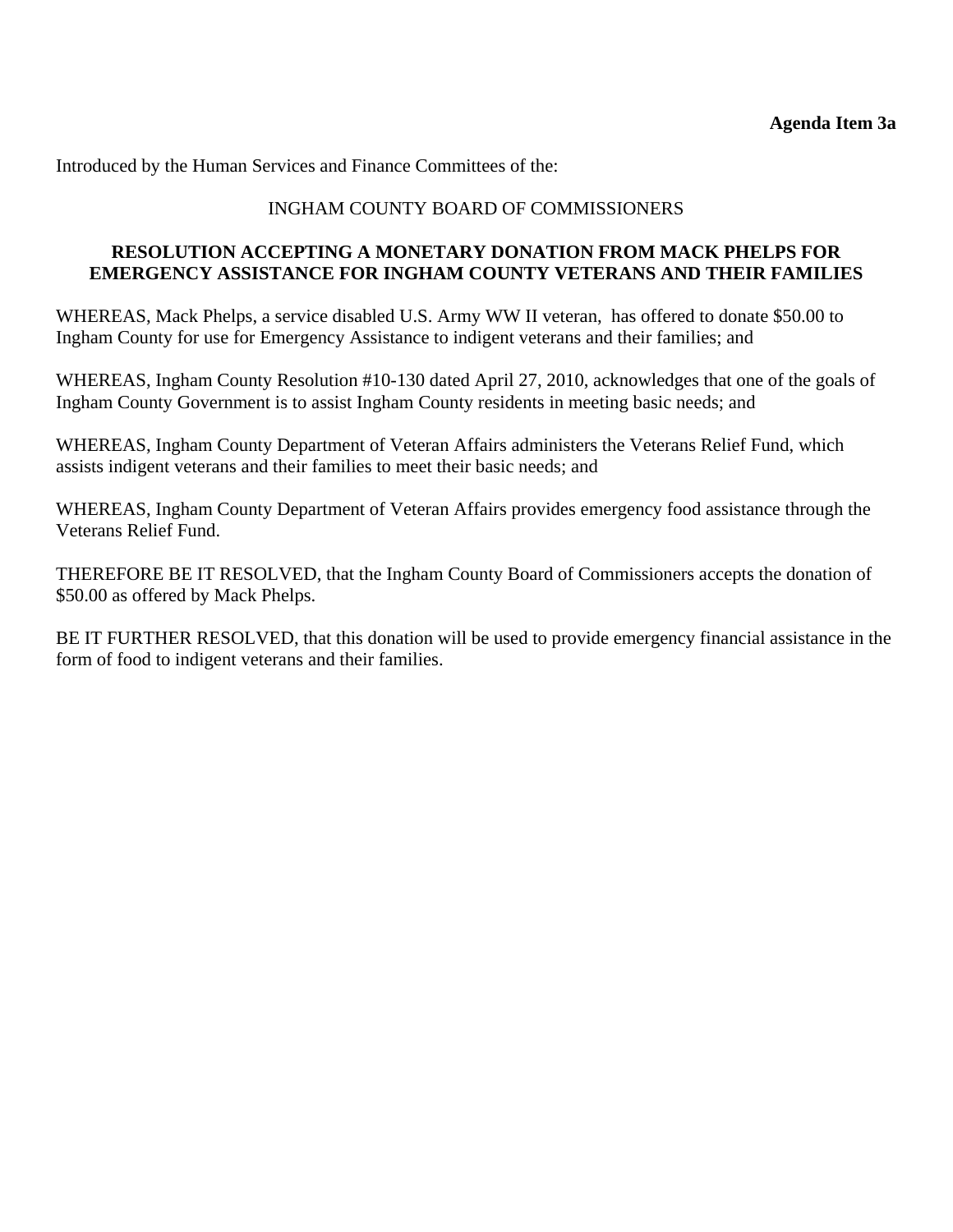#### **Agenda Item 3b**

# **M E M O R A N D U M**

<span id="page-14-0"></span>

| TO:          | <b>Resolution Group</b>                                           |
|--------------|-------------------------------------------------------------------|
| <b>FROM:</b> | Randy A. Marwede, Director, Ingham County Dept of Veteran Affairs |
| DATE:        | July 5, 2011                                                      |
| RE:          | <b>Resolution Accepting Donation from Regency Beauty Salon</b>    |

This is a request to accept a donation from Regency Beauty Salon in the amount of \$293.62. The owner of this business contacted me explaining that their employees like to do something each month to help make the community a better place to live. These employees donate something each week and at the end of the month they determine where this fund should be applied. For the month of June 2011 they wanted to do something for local veterans requested information on any local programs. I gave them a briefing on the Ingham County Veteran Relief Fund and explained that 100% of any donation would go directly towards assisting indigent Ingham County veterans.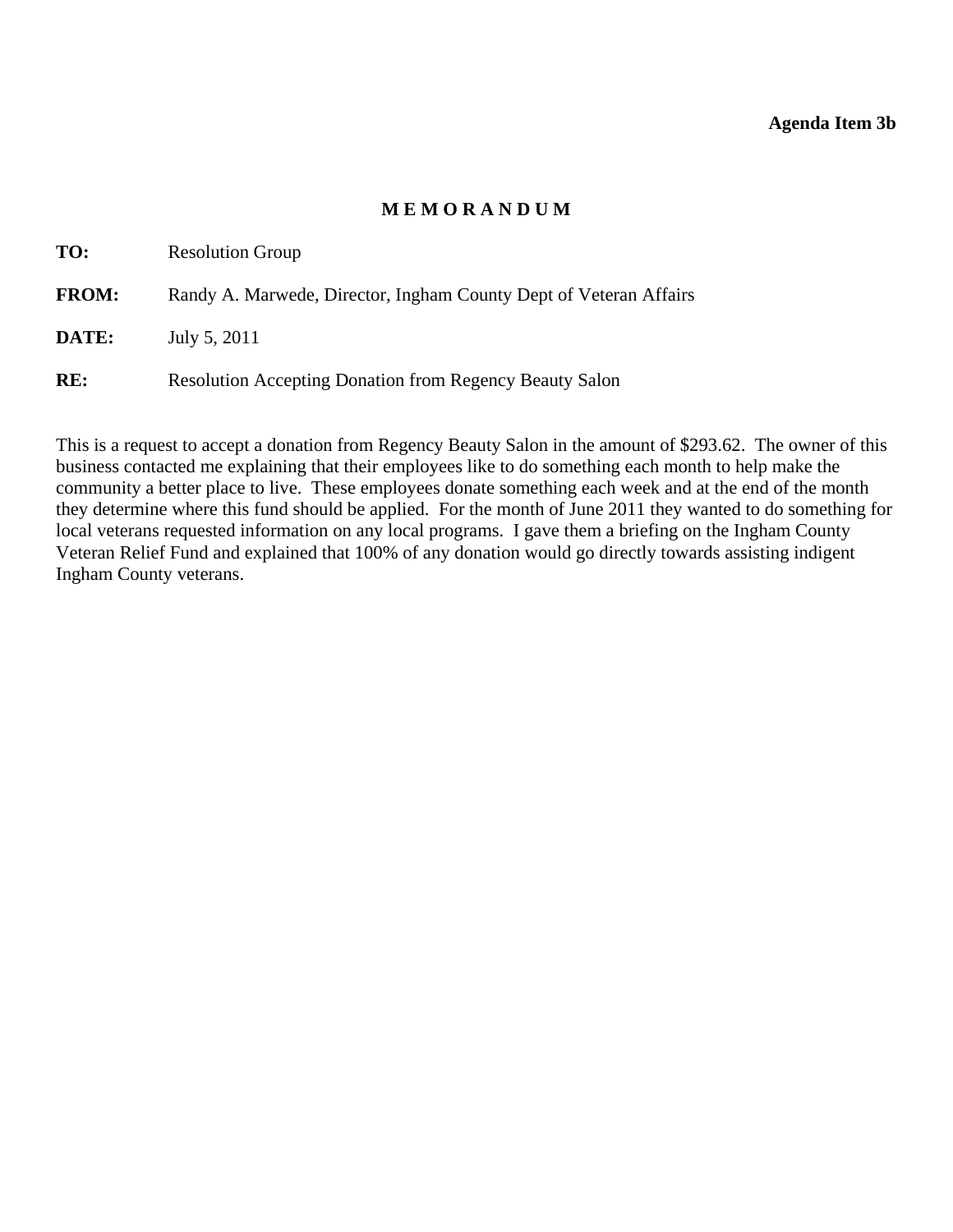Introduced by the Human Services and Finance Committee of the:

### INGHAM COUNTY BOARD OF COMMISSIONERS

# **RESOLUTION ACCEPTING A MONETARY DONATION FROM REGENCY BEAUTY SALON FOR EMERGENCY ASSISTANCE FOR INGHAM COUNTY VETERANS AND THEIR FAMILIES**

WHEREAS, Regency Beauty Salon has offered to donate \$293.62 to Ingham County for use for Emergency Assistance to indigent veterans and their families; and

WHEREAS, Ingham County Resolution #10-130 dated April 27, 2010, acknowledges that one of the goals of Ingham County Government is to assist Ingham County residents in meeting basic needs; and

WHEREAS, Ingham County Department of Veteran Affairs administers the Veterans Relief Fund which assists indigent veterans and their families to meet their basic needs; and

WHEREAS, Ingham County Department of Veteran Affairs provides emergency food assistance through the Veterans Relief Fund.

THEREFORE BE IT RESOLVED, that the Ingham County Board of Commissioners accepts the donation of \$293.62 as offered by Regency Beauty Salon.

BE IT FURTHER RESOLVED, that this donation will be used to provide emergency financial assistance in the form of food to indigent veterans and their families.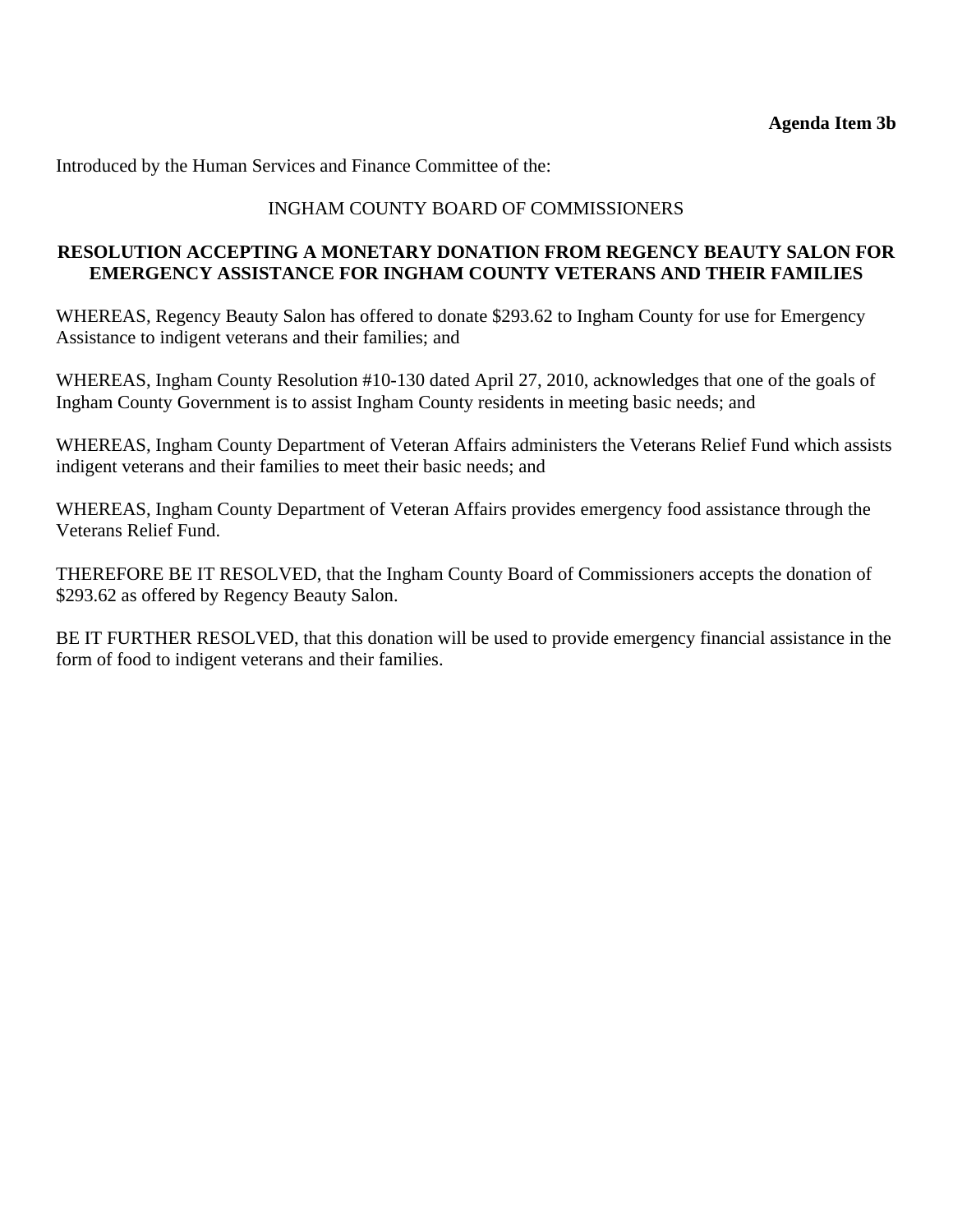#### **Agenda Item 3c**

#### **M E M O R A N D U M**

<span id="page-16-0"></span>**TO:** Resolution Group

FROM: Randy A. Marwede, Director, Ingham County Dept of Veteran Affairs

**DATE:** July 5, 2011

RE: Resolution Honoring Charles R. Ross

Charles R. Ross, Deputy Director Ingham County Department of Veteran Affairs will be retiring after serving Ingham county veterans for over 30 years of service. Prior to his employment with Ingham County, Mr. Ross served in the US Marine Corps, US Marine Corps Reserves, and with American Veterans State of Michigan.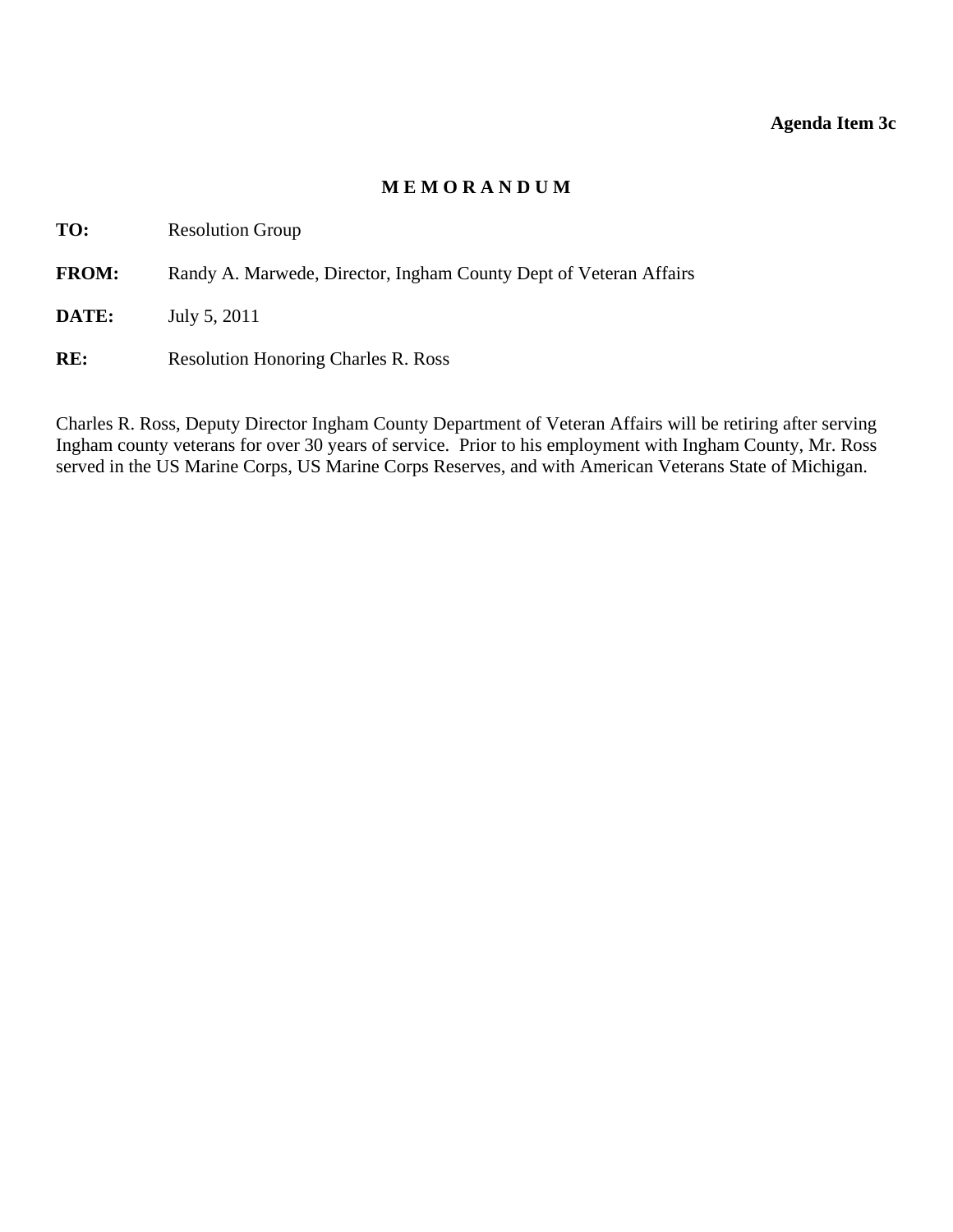#### **Agenda Item 3c**

Introduced by the Human Services Committee of the:

# INGHAM COUNTY BOARD OF COMMISSIONERS

# **RESOLUTION HONORING CHARLES ROSS**

WHEREAS, Charles Ross began his career with Ingham County Department of Veteran Affairs on April 23, 1980; and

WHEREAS, Charles Ross served with distinction in various positions prior to beginning his career with Ingham County Department of Veteran Affairs, including service in the United States Marine Corps, United States Marine Corps Reserve, and American Veterans State of Michigan; and

WHEREAS, Charles Ross has rendered great service to Ingham County Department of Veteran Affairs for over thirty years, and on September 30, 2011 will retire from Ingham County.

THEREFORE BE IT RESOLVED, that the Ingham County Board of Commissioners hereby honors Charles Ross for his thirty years of dedicated service to the veterans in the community and for the contributions he has made to Ingham County Department of Veteran Affairs.

BE IT FURTHER RESOLVED, that the Board wishes him continued success in all of his future endeavors.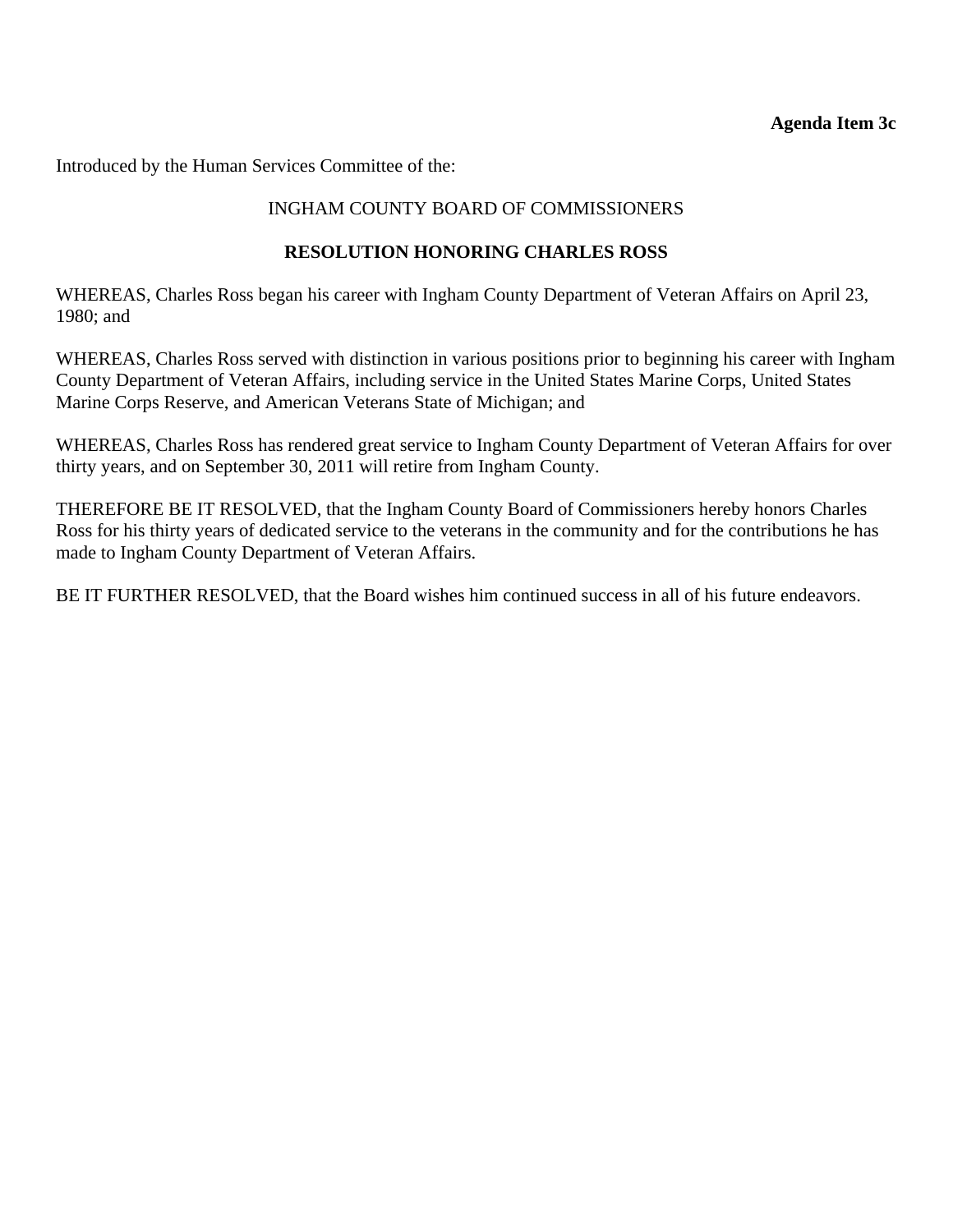**Agenda Item 4a** 

# **MEMORANDUM**

<span id="page-18-0"></span>

| To:      | <b>Human Services Committee</b><br><b>Finance Committee</b>                 |
|----------|-----------------------------------------------------------------------------|
| From:    | Dean Sienko, M.D., Health Officer                                           |
| Date:    | July 1, 2011                                                                |
| Subject: | Authorization to Execute a Strong Families/Safe Children Contract Amendment |

This is a recommendation to authorize an amendment to reduce the maximum dollar amount of the three year contract with the Michigan Department of Human Services (DHS) approved in resolution #09-395. Through this contract the DHS purchases the services of the Power of We Consortium Coordinator to support the development and implementation of the Strong Families/Safe Children grant in Ingham County.

Ingham County DHS Director Randy Rauch stated that the DHS was required to make budget cuts due to reductions in Strong Families/Safe Children funding. The contract amendment will specifically decrease funding to the Health Department during FY 2011-12 from \$6,000 to \$1,980, a reduction of \$4,020, reducing the total contract amount over the three years of the agreement from \$18,000 to \$13,980.

The Power of We Consortium Coordinator is a position in the Health Department that provides administrative staffing to the Power of We Consortium and also assists the DHS in implementing the Strong Families/Safe Children Program (SF/SC) in Ingham County.

A portion of the cost of the Power of We Consortium's coordinator position has always been supported by contributions from founding-member organizations of the Consortium, including DHS. The Strong Families/Safe Children contract is the vehicle the DHS uses to make its contribution to the coordinator position.

In anticipation of potential reductions to some founding-member organization budgets, the Power of We Consortium membership approved a 2010-11 comprehensive campaign to encourage both increased financial contributions from able founding-member organizations and new contributions from previously non-paying member organizations in support of Consortium infrastructure.

FY 2011 revenues of approximately \$64,000 have been realized to date through this successful campaign, an increase of approximately \$40,000 over FY 2010 revenues. This increased revenue represents a direct savings of \$40,000 to the GF for FY 2011. The Health Department has conservatively estimated FY 2012 total revenues for the Power of We Consortium at \$41,000, which represents a savings of approximately \$13,000 previously budgeted with GF dollars.

I recommend that the Board of Commissioners adopt the resolution and authorize the amended agreement.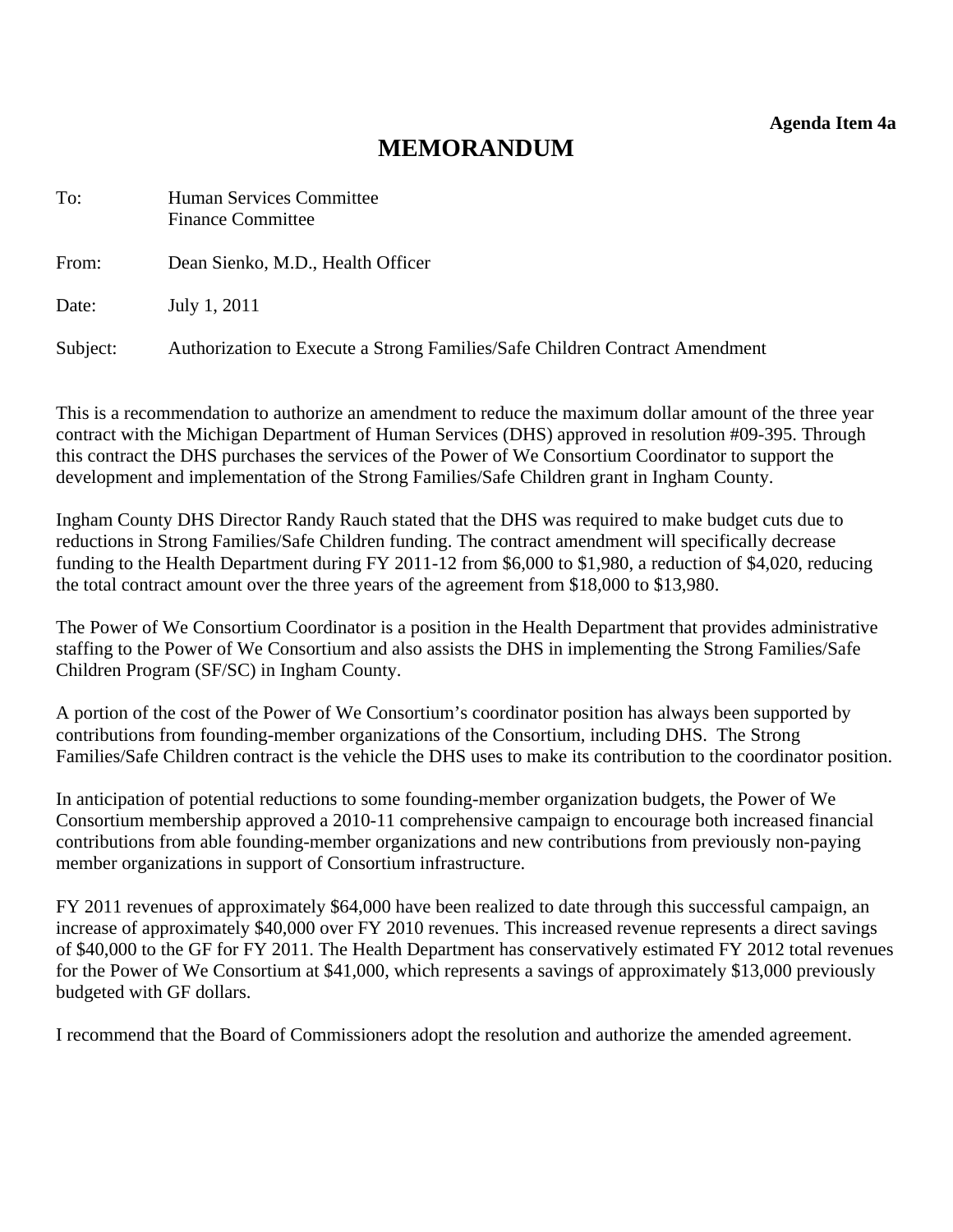Introduced by the Human Services and Finance Committees of the:

# INGHAM COUNTY BOARD OF COMMISSIONERS

#### **RESOLUTION TO AUTHORIZE A CONTRACT AMENDMENT WITH THE MICHIGAN DEPARTMENT OF HUMAN SERVICES TO PROVIDE ADMINISTRATIVE SUPPORT FOR DEVELOPMENT OF THE STRONG FAMILIES/SAFE CHILDREN PROGRAM**

WHEREAS, Ingham County employs the Coordinator of the Power of We Consortium; and

WHEREAS, the Department of Human Services (DHS) contracted with Ingham County for 2009-2012 to purchase services from the Power of We Consortium Coordinator to support the planning process for the Strong Families/Safe Children Program (#09-395); and

WHEREAS, due to budget cuts, the DHS proposes to decrease the maximum dollar amount of the Agreement by \$4,020 from \$18,000 to \$13,980 for the three year period October 1, 2009 to September 30, 2012, thus reducing the FY 2011-12 amount from \$6,000 to \$1,980; and

WHEREAS, the Health Officer was advised in late May of this pending reduction and made appropriate adjustments to the revenue projections of the Health Department's budget and recommends that the Board of Commissioners authorize the amended Agreement.

THEREFORE BE IT RESOLVED, that the Ingham County Board of Commissioners authorizes an amendment to the 2009-2012 Agreement with the Michigan Department of Human Services.

BE IT FURTHER RESOLVED, that the DHS shall pay Ingham County a total of \$13,980 for the period of October 1, 2009 to September 30, 2012, on a fee for service basis.

BE IT FURTHER RESOLVED, that the County shall make available the services of the Power of We Consortium Coordinator to support the development of the Strong Families/Safe Children Program plan and assist the DHS in program implementation.

BE IT FURTHER RESOLVED, that the period of the Agreement shall be October 1, 2009 to September 30, 2012.

BE IT FURTHER RESOLVED, that the Chairperson of the Board of Commissioners is authorized to sign the Agreement after review by the County Attorney.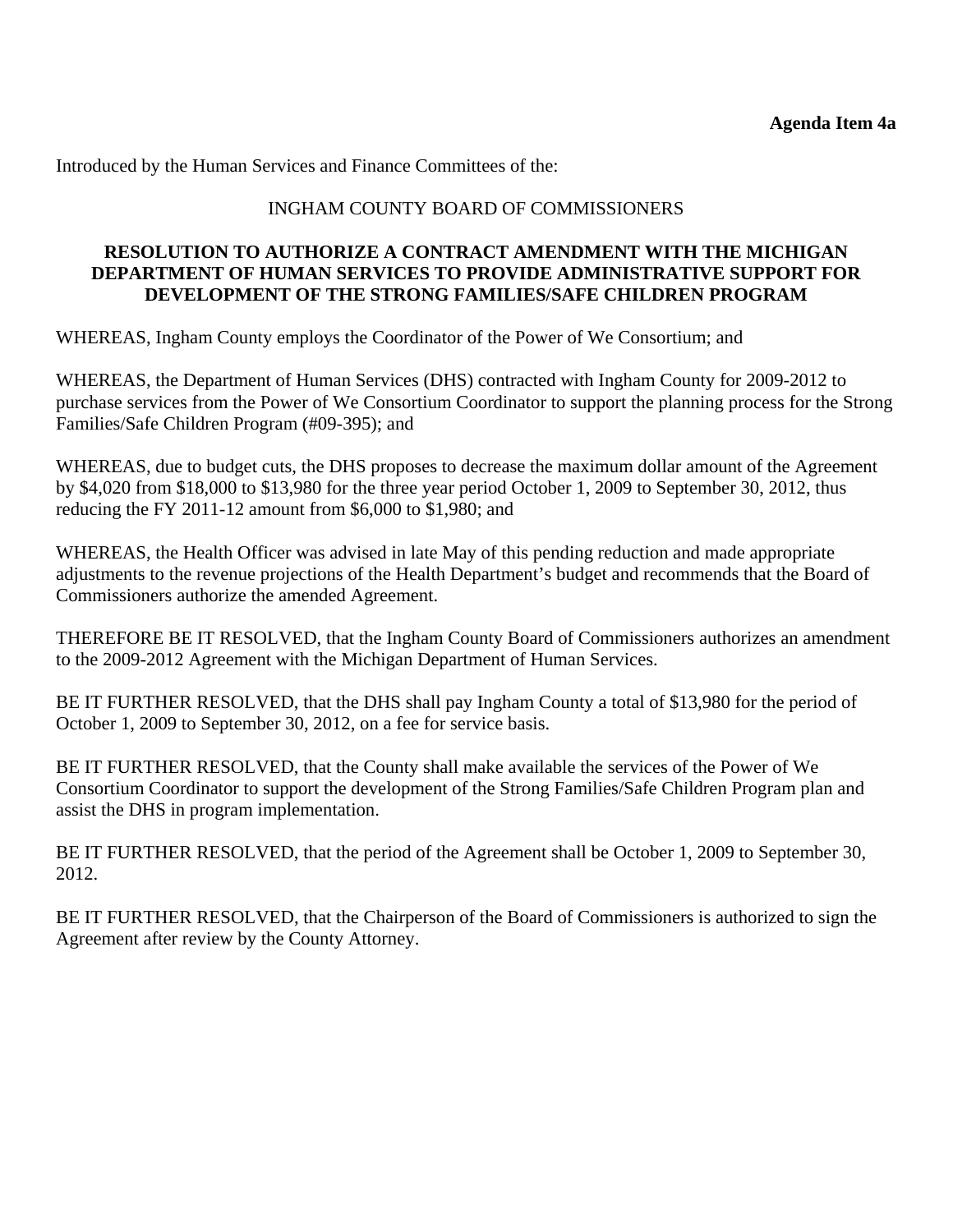# MEMORANDUM

<span id="page-20-0"></span>

| TO:   | Human Services Committee<br><b>Finance Committee</b>                                                                       |
|-------|----------------------------------------------------------------------------------------------------------------------------|
| FROM: | Dean G. Sienko, M.D., M.S., Health Officer                                                                                 |
| DATE: | July 7, 2011                                                                                                               |
| RE:   | Resolution to Authorize an Amendment to the Agreement with Sparrow Health System for the<br>Well Child Health Center Lease |

This is a recommendation to authorize the request to amend the lease with Sparrow Health System for the Well Child Health Center at 901 E. Mt. Hope Avenue in Lansing, MI. Per Resolution 08-130, the Ingham County Health Department (Health Department) has an existing lease that expires June 12, 2011. This amendment will renew that lease for three additional years commencing June 13, 2011 and terminating June 12, 2014.

Sparrow Health System agreed to reduce the lease rate to \$16.50 per rentable square foot per year. The lease rate was \$17.17 per rentable square foot per year and increased by 2% each year. The new rate will begin at \$16.50 per rentable square foot and will increase by 2% per year for the three year lease term. At the Health Department's request, Sparrow also agreed to add language into the lease so that if the Health Department at any time ceases to have the necessary funding available to continue operation of the services and programs provided on the premises as a result of actions taken by Physicians Health Plan or the Ingham Health Plan, it may terminate the lease upon not less than 90 days prior written notice and if the Health Department ceases to have the necessary funding available to continue operation of the services and programs provided on the premises as a result of public vote by the Ingham County Board of Commissioners, it may terminate the lease upon not less than one hundred twenty days written notice.

The Ingham County Community Health Center Board has reviewed the operations of the County's Well Child Health Center and recommends that the Ingham County Board of Commissioners authorize a lease agreement that maintains pediatric medical services through the 901 E. Mount Hope Avenue, Lansing, Michigan delivery site.

The Health Officer also recommends that the Ingham County Board of Commissioners authorize a lease agreement for 4,115 square feet of clinical space located on the second floor of 901 E. Mount Hope, Lansing, Michigan with Sparrow Health System space through June 12, 2014.

c: Debra Brinson, w/attachment John Jacobs, w/attachment Barbara Mastin, w/attachment Jayson Welter, w/attachment Carolyn Redman, w/ attachment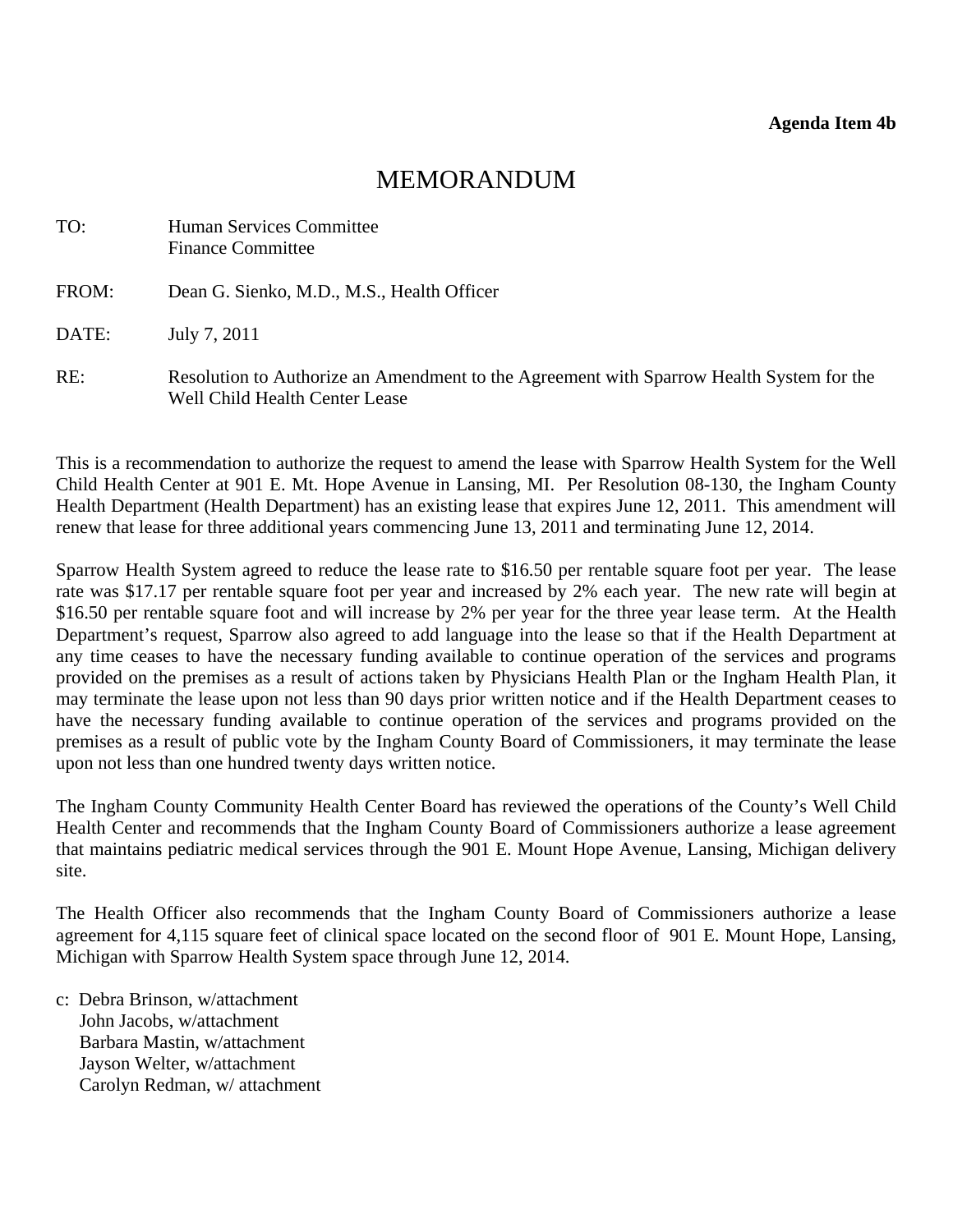Introduced by the Human Services and Finance Committees of the:

### INGHAM COUNTY BOARD OF COMMISSIONERS

#### **RESOLUTION TO AUTHORIZE AN AMENDMENT TO THE LEASE AGREEMENT WITH SPARROW HEALTH SYSTEM**

WHEREAS, Ingham County leases 4,115 square feet of space in a Sparrow Health System building located at 901 E. Mount Hope Avenue, Lansing, Michigan; and

WHEREAS, this space currently houses the Health Department's Well Child Health Center operations; and

WHEREAS, the Health Department has a current lease agreement, per Resolution #08-130 and that current lease agreement expires June 12, 2011; and

WHEREAS, the Health Department has requested that this lease agreement be renewed for a three year period, until June 12, 2014; and

WHEREAS, Sparrow Health System is in agreement and has proposed a lease agreement with a per rentable square foot rate of \$16.50 per year, to be paid in advance, on the first day of each month during the term of the lease; and

WHEREAS, the rentable square foot rate will increase by 2% per year for the three year term; and

WHEREAS, the Health Department has requested and Sparrow Health System agreed to add language into the lease so that if the Health Department at any time ceases to have the necessary funding available to continue operation of the services and programs provided on the premises as a result of actions taken by Physicians Health Plan or the Ingham Health Plan, it may terminate the lease upon not less than 90 days prior written notice; and

WHEREAS, the Health Department has requested and Sparrow Health System agreed to add language into the lease agreement that if the Health Department ceases to have the necessary funding available to continue operation of the services and programs provided on the premises as a result of public vote by the Ingham County Board of Commissioners, it may terminate the lease upon not less than one hundred twenty days written notice; and

WHEREAS, the Ingham County Community Health Center Board has reviewed the operations of the County's Well Child Health Center and is recommending that the Ingham County Board of Commissioners authorize a lease agreement that maintains pediatric medical services through the 901 E. Mount Hope, Lansing, Michigan delivery site; and

WHEREAS, the Health Officer has recommended that the Ingham County Board of Commissioners authorize a lease agreement for 4,115 square feet of clinical space located on the second floor of 901 E. Mount Hope, Lansing, Michigan with Sparrow Health System space through June 12, 2014.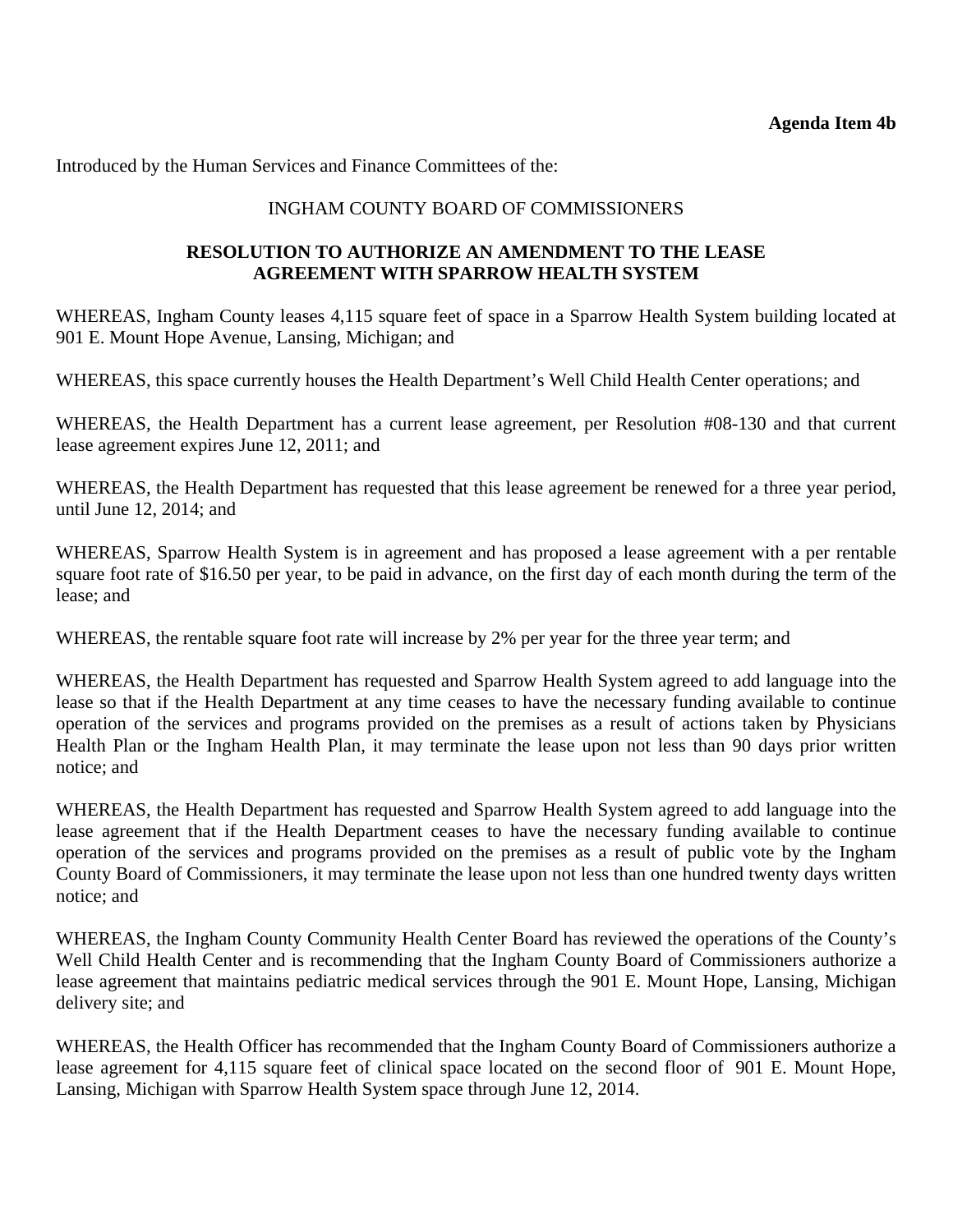THEREFORE BE IT RESOLVED, that the Ingham County Board of Commissioners authorizes execution of an Office Lease Agreement with Sparrow Health System for 4,115 square feet of space at 901 East Mount Hope, Lansing, Michigan at the rate of \$16.50 per square foot for the first year and will increase by 2% per year for the three year term.

BE IT FURTHER RESOLVED, that the agreement for the lease shall be June 13, 2011 through June 12, 2014.

BE IT FURTHER RESOLVED, that the addition of language regarding the termination of the lease due to loss of funding by either certain health plans or by the Ingham County Board of Commissioners is approved.

BE IT FURTHER RESOLVED, that the Controller/Administrator is authorized to make the necessary budget adjustments, as needed.

BE IT FURTHER RESOLVED, that the County Clerk and the Chairperson of the Board of Commissioners are hereby authorized to sign the necessary contract documents on behalf of the County after approval as to form by the County Attorney.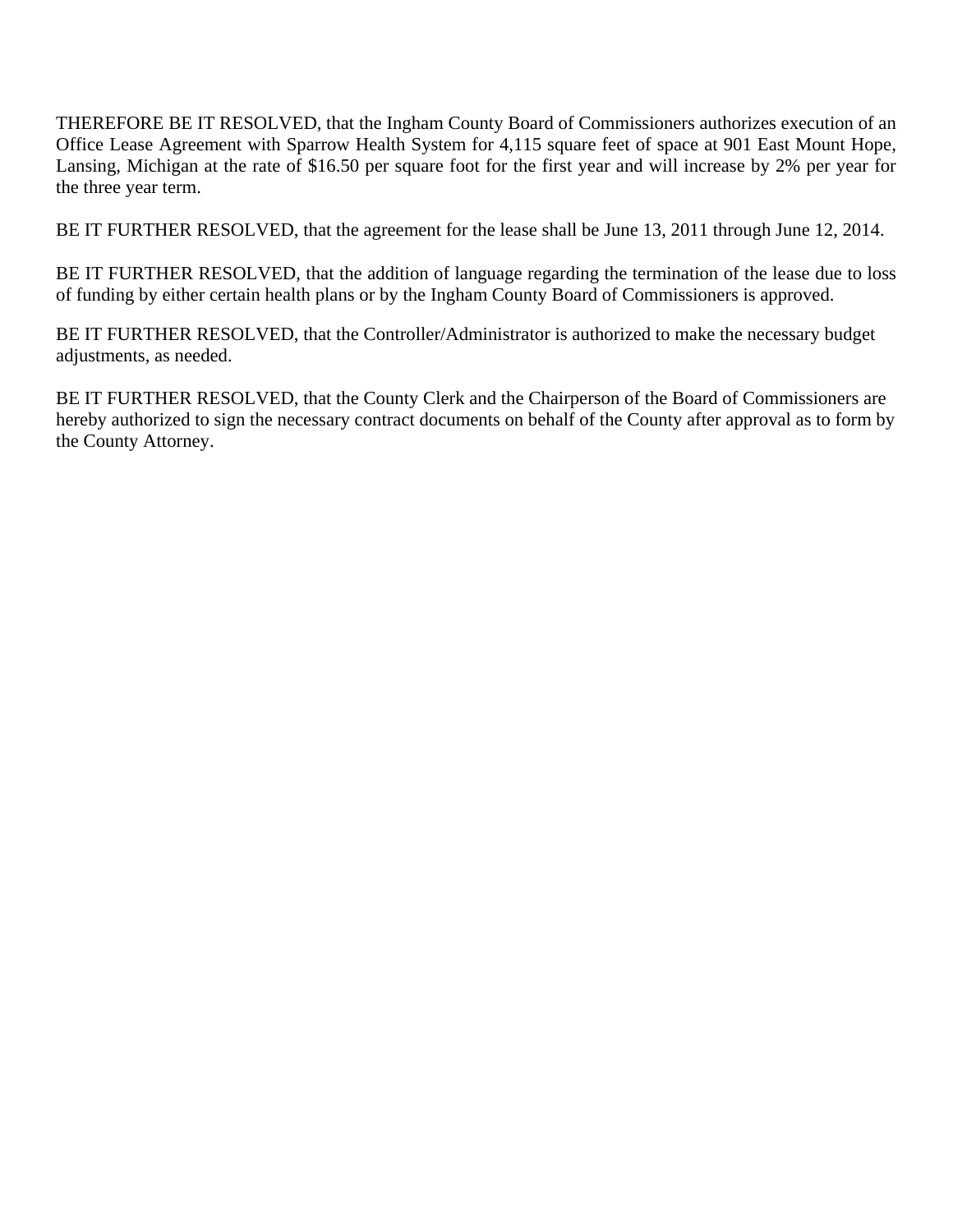# **MEMORANDUM**

<span id="page-23-0"></span>

| TO:   | <b>Human Services Committee</b><br><b>Finance Committee</b> |
|-------|-------------------------------------------------------------|
| FROM: | Dean G. Sienko, M.D., Health Officer                        |
| DATE: | July 7, 2011                                                |
| RE:   | Resolution to Extend the Contract with Temple Smith         |

In Resolution #09-198, authorization was obtained to accept a grant from the W.K. Kellogg Foundation (WKKF) to further the goals of the Social Justice Project. Doak Bloss, Health Equity and Social Justice Coordinator, manages the WKKF grant for the Health Department. The resolution also authorized a subcontract agreement with Temple Smith to assist ICHD staff in formulating, researching, and writing articles on ICHD's dialogue-based initiative to transform public health practice within a social justice framework. This will expire on August 31, 2011.

In April 2011, we requested a no-cost extension of this grant. The W.K. Kellogg Foundation has approved this no-cost extension. The grant includes \$25,000 targeted to publication costs, which will primarily be used to fund printing of a manual on the use of dialogue as a vehicle for promoting health equity through public health practice. Of this amount, \$6,000 will be used to retain Temple Smith's services for an additional three months, to November 30, 2011, to assist in preparing articles and the manual for publication.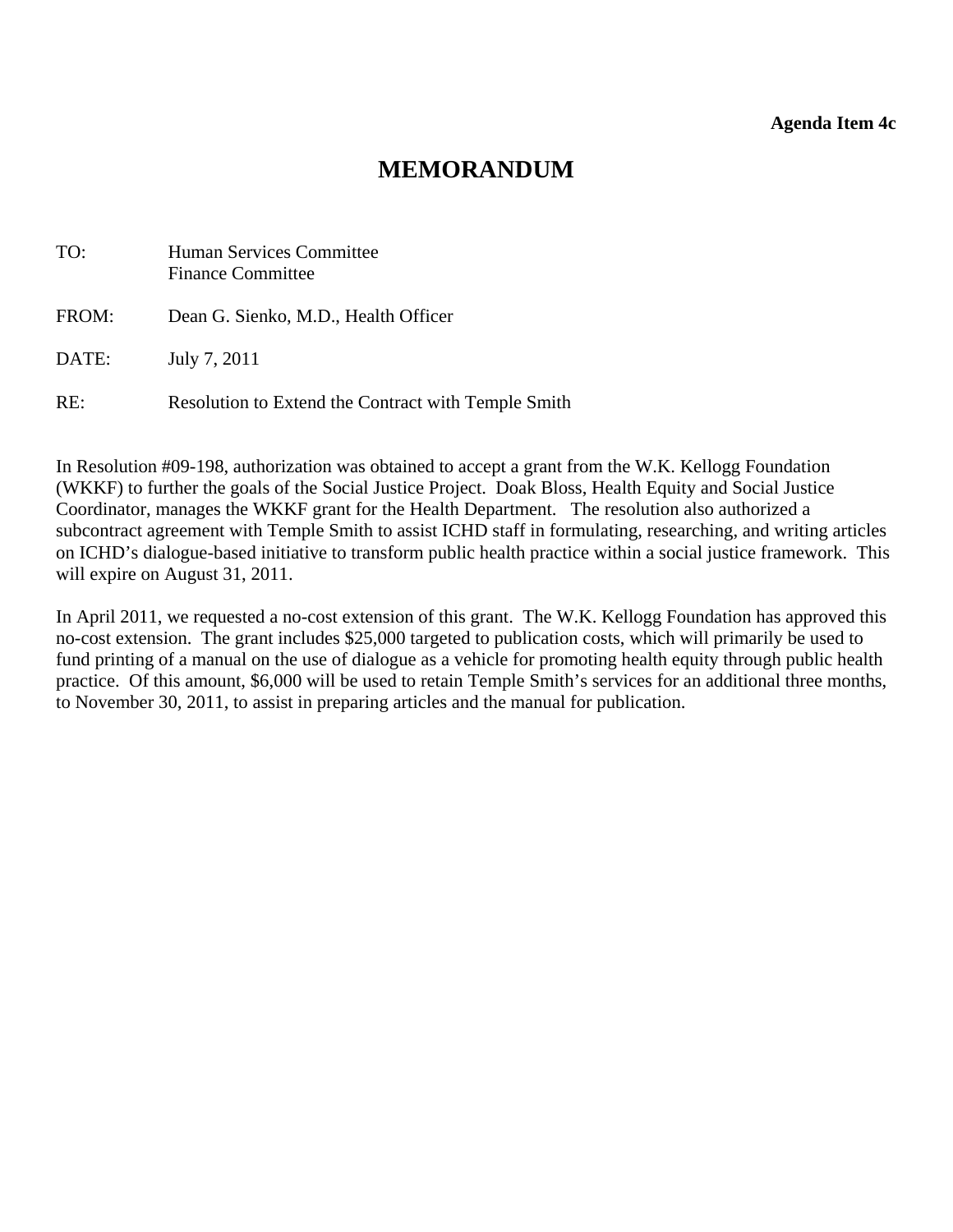Introduced by the Human Services and Finance Committees of the:

# INGHAM COUNTY BOARD OF COMMISSIONERS

### **RESOLUTION TO EXTEND THE CONTRACT WITH TEMPLE SMITH TO SUPPORT THE SOCIAL JUSTICE PROJECT**

WHEREAS, the Health Department has identified health equity, which is the elimination of the root causes of health disparity, as one of its core values; and

WHEREAS, in 2004, 2006, and 2009, the Health Department received grant support from the W. K. Kellogg Foundation (Resolutions #04-074, #06-015,and #09-198) to initiate and sustain a social justice initiative to advance health equity; and

WHEREAS, the Health Department has successfully engaged its workforce and members of the community in dialogue and workshops on health equity and social justice, resulting in recommendations for action to engage young people in these areas; and

WHEREAS, in 2009 the Health Department established a contract with Temple Smith, Ph.D., to assist in formulating, researching, and writing articles on ICHD's dialogue-based initiative to transform public health practice within a social justice framework, and Dr. Smith has successfully completed the scope of services for this contract, which will expire on August 31, 2011; and

WHEREAS, there are unexpended funds in the amount of \$25,000 in the 2009 Kellogg grant (Resolution #09- 198) targeted to publication of these materials, a portion of which may be used to retain Dr. Smith's services in preparing materials for publication; and

WHEREAS, the W.K. Kellogg Foundation has authorized a no-cost extension of its 2009 grant with a new enddate of March 31, 2013.

THEREFORE BE IT RESOLVED, that the Ingham County Board of Commissioners authorizes an extension of its subcontract with Temple Smith, Ph.D. through November 30, 2011, to assist in preparing written materials for publication, not to exceed \$6,000.

BE IT FURTHER RESOLVED, that the Controller/Administrator is authorized to amend the Health Department's 2011 Budget in order to implement this resolution.

BE IT FURTHER RESOLVED, that the Chairperson of the Board of Commissioners and the County Clerk are authorized to sign any necessary documents consistent with this resolution after approval as to form by the County Attorney.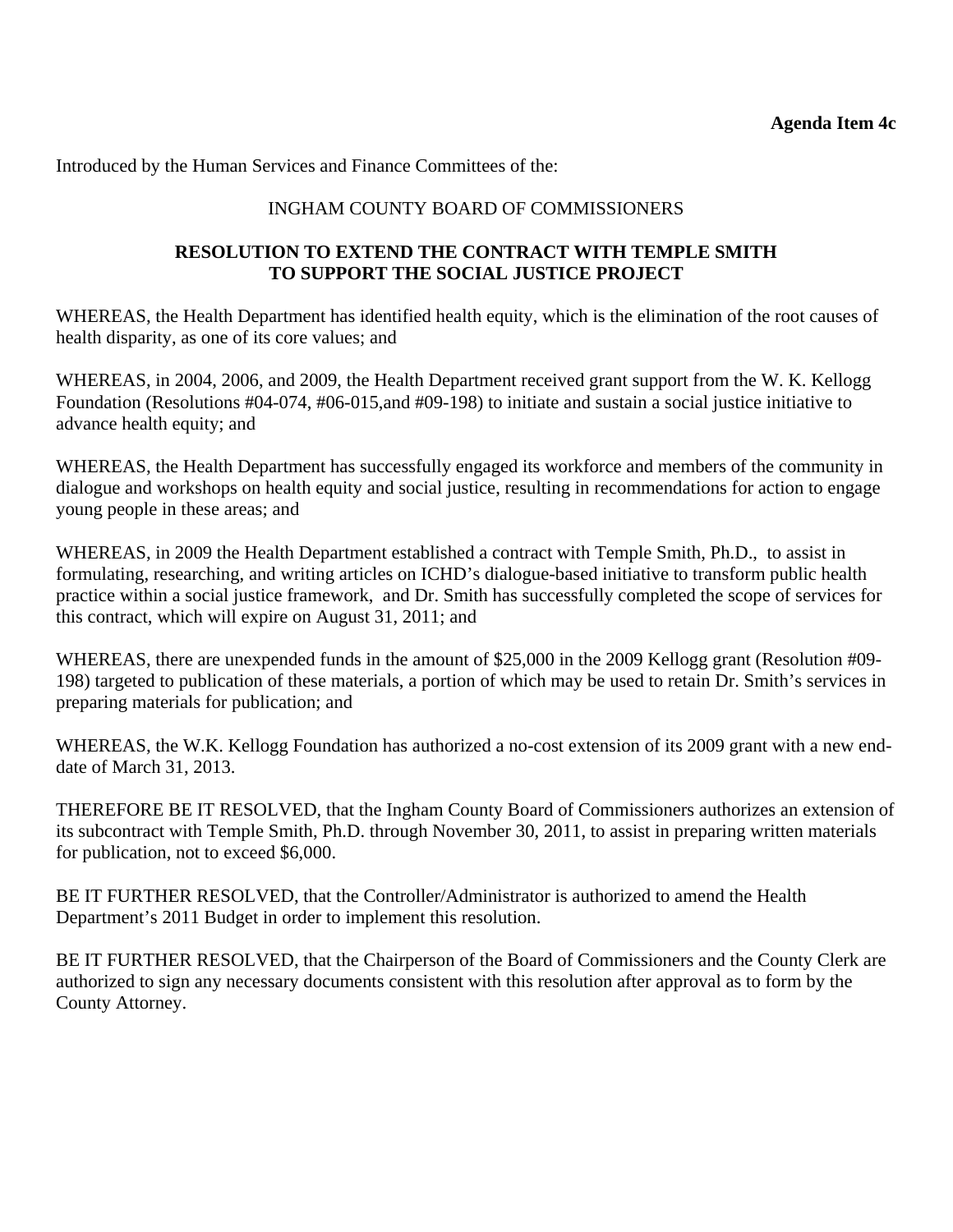# **MEMORANDUM**

<span id="page-25-0"></span>

| TO:   | Human Services Committee<br><b>Finance Committee</b>               |
|-------|--------------------------------------------------------------------|
| FROM: | Dean Sienko, M.D., Health Officer                                  |
| DATE: | July 7, 2011                                                       |
| RE:   | Extension of Contracts Associated with Health Equity Youth Academy |

In Resolution #09-198, authorization was obtained to accept a grant from the W.K. Kellogg Foundation to further the goals of the Social Justice Project. In that same resolution, subcontract agreements were authorized with One Love Global (OLG), Inc., and School-Health Community Alliance of Michigan (SCHA-MI). Both have fulfilled the scope of services described in their contracts, working closely to the ICHD Health Equity and Social Justice Coordinator, Doak Bloss, to train and facilitate a cadre of youth aged 12 – 17 as advocates for health equity. The existing contract with each organization expired on March 31, 2011,

In April 2011, ICHD requested a no-cost extension of this grant, specifying the use of remaining funds in the grant to continue to support the Health Equity Youth Academy and to plan for its continuation. The W.K. Kellogg Foundation has approved this no-cost extension.

We are requesting that the subcontract with OLG, Inc., be extended to March 31, 2012, and will include an additional \$24,000 to accomplish these additional services:

- Continued coordination of the youth project through completion of the planned "Got Health?" Expo event planned for October 2011, and follow-up activities involving youth interns.
- Provision of training in media, health communications, and advocacy to the youth interns.
- Engaging community organizations to participate in the Expo event.
- Engaging and reimbursing vendors for food, facility, and other costs associated with the Expo event.
- Sustainability planning for future youth internship program; this may include reporting writing, presentations, and grant proposal submissions.

We are requesting that the subcontract with SCHA-MI be extended to October 31, 2011, and will include an additional \$8,000 to accomplish these additional services:

- Continued consultation in media messaging with the youth interns through completion of the "Got Health?" Expo event planned for October 2011.
- Assistance in formulating and targeting health equity advocacy to key stakeholders and policymakers with an influence on systems that influence health.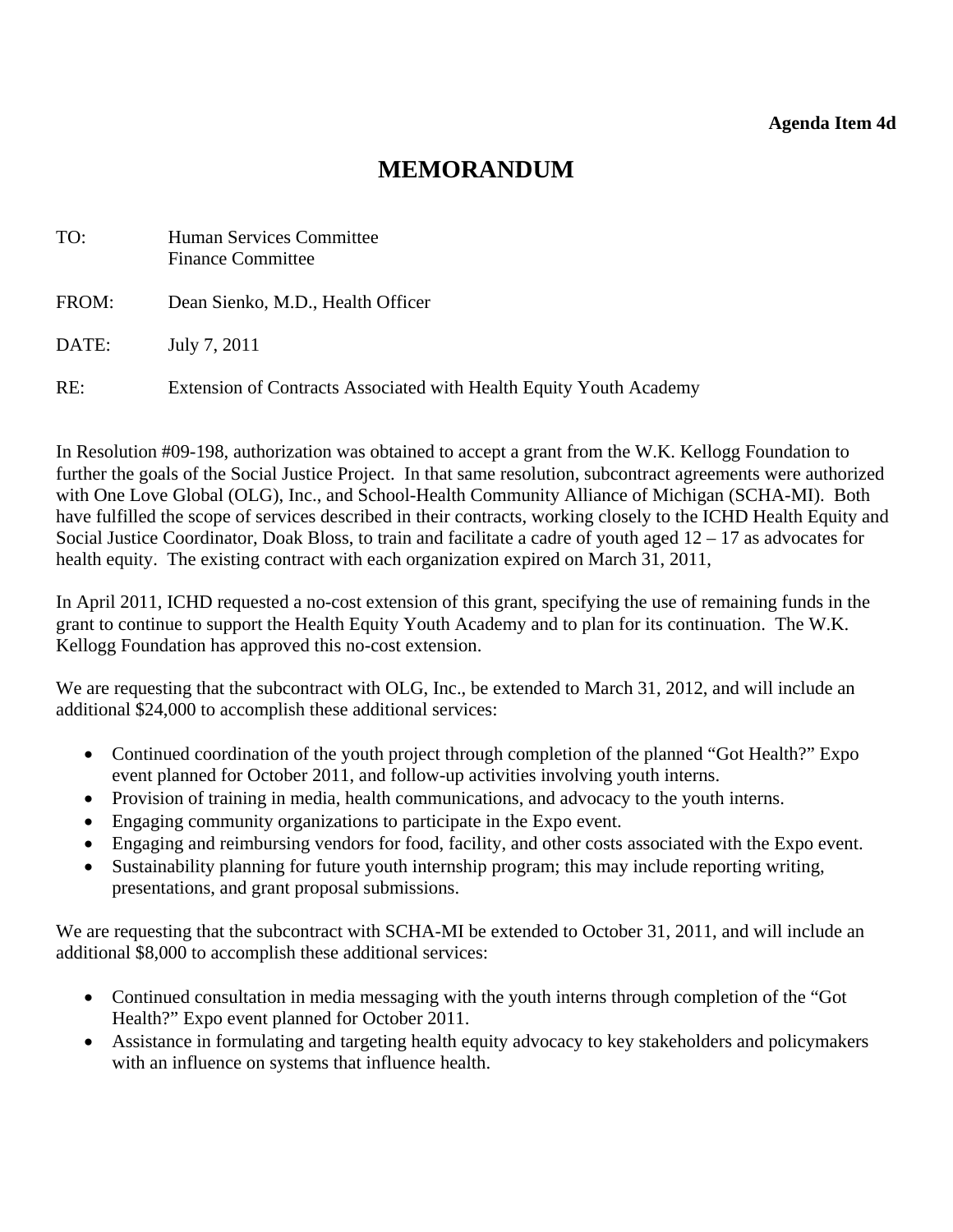Introduced by the Human Services and Finance Committees of the:

# INGHAM COUNTY BOARD OF COMMISSIONERS

#### **RESOLUTION TO EXTEND CONTRACTS WITH ONE LOVE GLOBAL, INC., AND THE SCHOOL HEALTH COMMUNITY ALLIANCE OF MICHIGAN TO SUPPORT THE HEALTH EQUITY YOUTH ACADEMY**

WHEREAS, the Health Department has identified health equity, which is the elimination of the root causes of health disparity, as one of its core values; and

WHEREAS, in 2004, 2006, AND 2009, the Health Department received grant support from the W. K. Kellogg Foundation (Resolutions #04-074, #06-015,and #09-198) to initiate and sustain a social justice initiative to advance health equity; and

WHEREAS, the Health Department has successfully engaged its workforce and members of the community in dialogue and workshops on health equity and social justice, resulting in recommendations for action to engage young people in these areas; and

WHEREAS, the Health Department has established contracts with two organizations, One Love Global, Inc., and the School Health Community Alliance of Michigan to recruit, train, facilitate, and coordinate a cadre of Ingham County Youth as members of the original Health Equity Youth Academy (subsequently renamed the Peace and Prosperity Youth Action Movement), and each organization has successfully completed the scope of services for its respective contract, said contracts having expired on March 31, 2011; and

WHEREAS, youth interns involved in this project have planned a "Got Health?" Youth Expo as the culminating event of their year of activity, to occur in October 2011; and

WHEREAS, there are unexpended funds in the amount of \$32,000 in the 2009 Kellogg grant (Resolution #09- 198) targeted to support youth involvement in promoting health equity; and

WHEREAS, the W.K. Kellogg Foundation has authorized a no-cost extension of its 2009 grant with a new enddate of March 31, 2013.

THEREFORE BE IT RESOLVED, that the Ingham County Board of Commissioners authorizes an extension through March 31, 2012 of its subcontract with Angela Austin, CEO of One Love Global, Inc., an Ingham County-based firm with expertise in youth empowerment and mobilization, to continue coordination and training of youth interns, support the Youth Expo event, and plan for continuation of the project into subsequent years, subcontract extension amount not to exceed \$24,000.

BE IT FURTHER RESOLVED, that an extension through October 31, 2011 is authorized of the subcontract with the School-Community Health Alliance of Michigan (SCHA-MI), a statewide association of school/community health centers with expertise in youth engagement and policy development, to consult with youth interns on message development and advocacy, subcontract extension amount not to exceed \$8,000.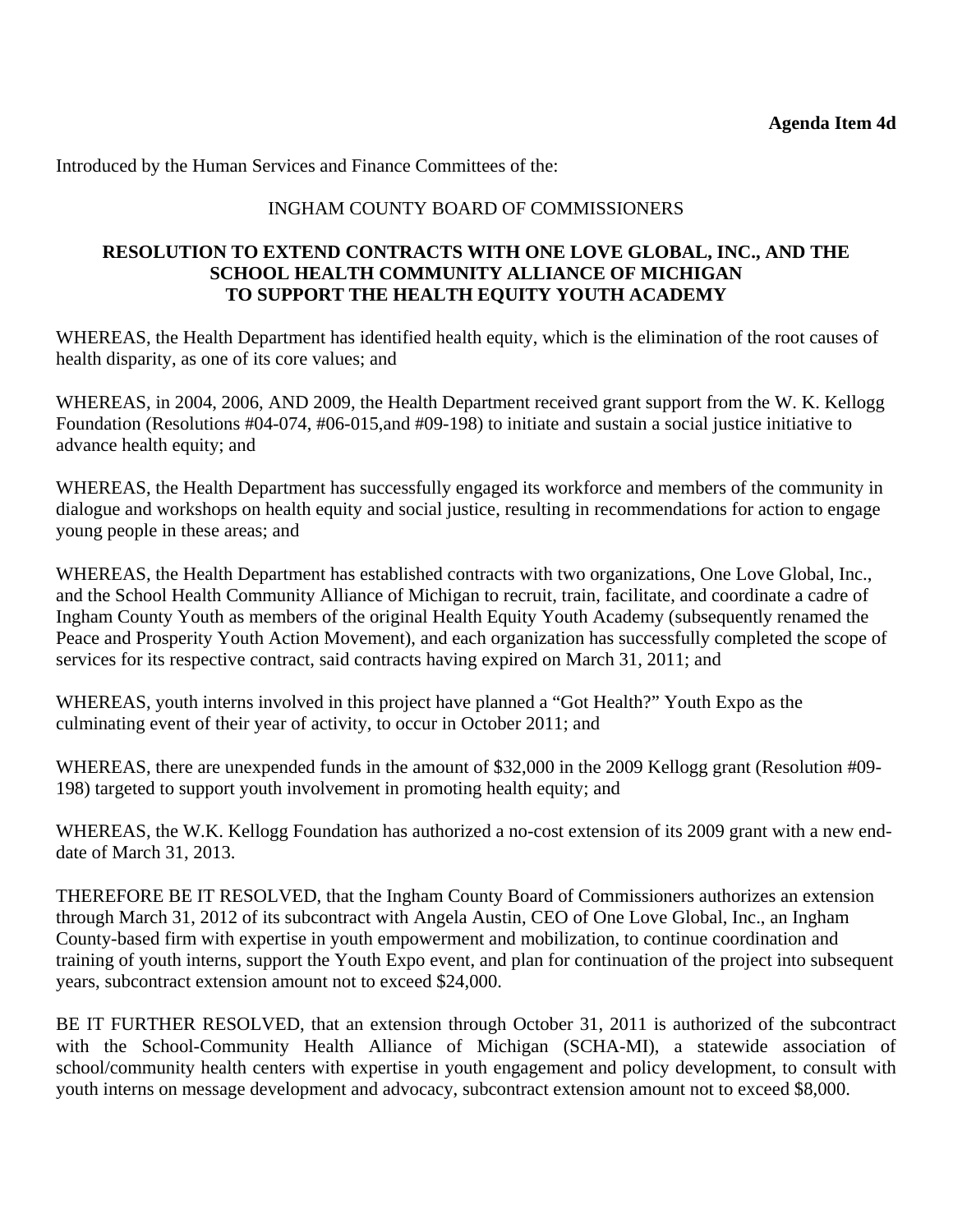BE IT FURTHER RESOLVED, that the Controller/Administrator is authorized to amend the Health Department's 2011 Budget in order to implement this resolution.

BE IT FURTHER RESOLVED, that the Chairperson of the Board of Commissioners and County Clerk are authorized to sign any necessary documents consistent with this resolution after approval as to form by the County Attorney.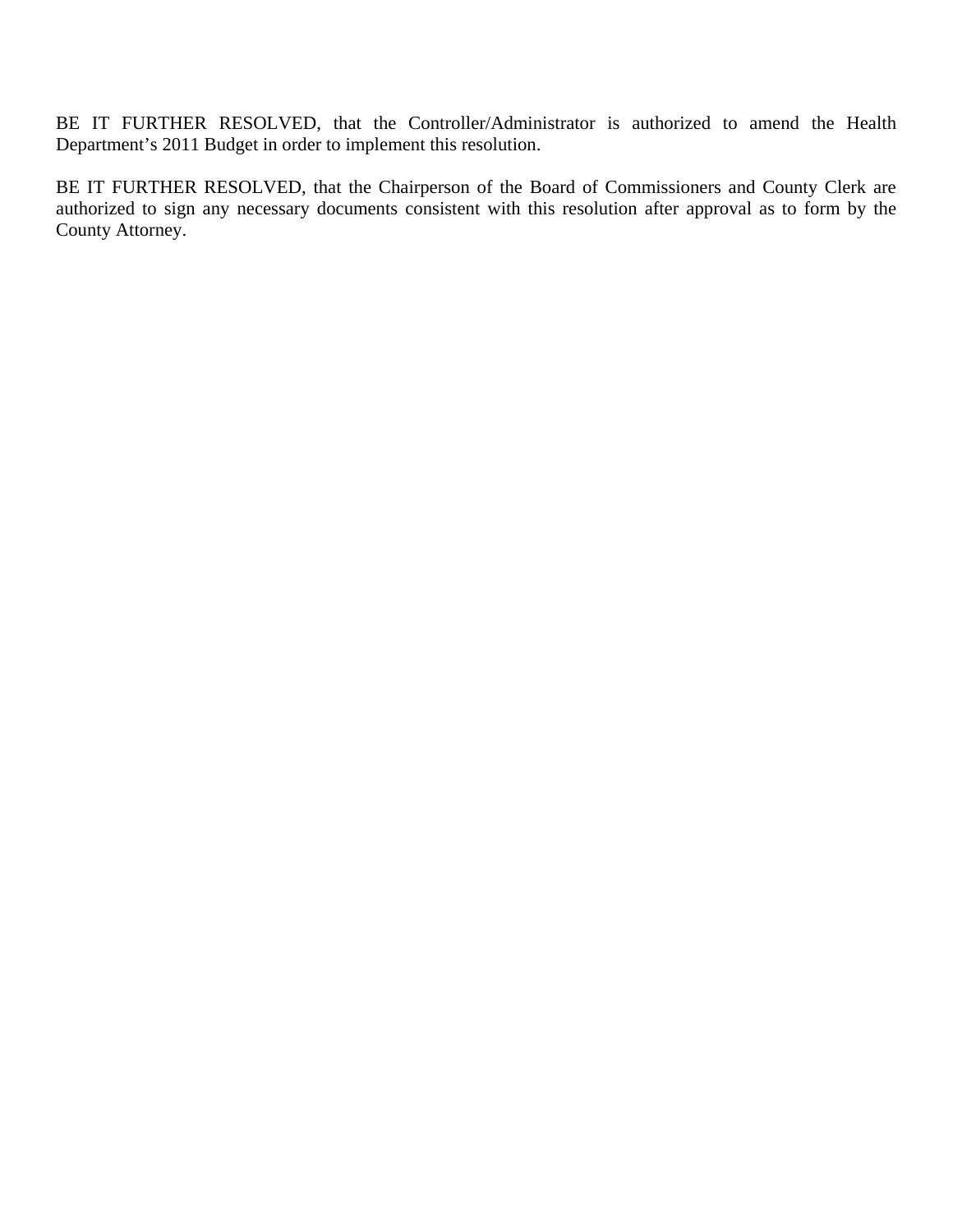# **MEMORANDUM**

<span id="page-28-0"></span>TO:Human Services Committee

FROM:Dean G. Sienko, M.D., Health Officer

DATE:July 14, 2011

SUBJECT: Ingham Intermediate School District Memorandum of Understanding - "Early On" Program

Part H of the Federal Individuals with Disabilities Education Act (P.L. 102 -119) provides grants to develop a system of comprehensive, coordinated, multi-disciplinary, interagency services to families with infants and toddlers (under three years) who have special needs. Children with special needs are identified as those with developmental delay, or those with established conditions which lead to developmental delay. In Michigan, the responsibility for implementing this program is located with the Department of Education; the program is known as "Early On".

The Michigan Early On Program has been developed as an interagency program, even though the Department of Education (lead agency) has the responsibility for making all administrative decisions and assignments. At the State level, representatives of the Departments of Community Health, Mental Health, Education and Social Services serve on an Interagency Coordinating Council to give guidance to the program. The intent is to create interagency cooperation at the community level.

The State requires that the local mental health, public health and social services agencies approve the Early On plan, and that they sign an interagency agreement to participate and cooperate with each other and with the Intermediate School District, which is the lead agency at the community level.

Since 1993-94, the Board of Commissioners has authorized an annual Memorandum of Understanding which committed the Health Department, along with Clinton, Eaton, Ingham Community Mental Health, the Ingham County Department of Human Services, and the Intermediate School District to cooperate and coordinate for the identification of young children at risk of developmental delay and to cooperate in the evaluation and treatment plans for such children. The Health Department's role is to identify qualifying families, conduct needs assessments and make appropriate referrals through home visits and consultation. We expect to conduct about 1,700 home visits as part of the Early On Program during the year of the agreement.

In Ingham County, there is a long history of cooperation and coordination among agencies for the identification and care and treatment of children at risk. It is appropriate that the agencies document that commitment in a Memorandum of Understanding.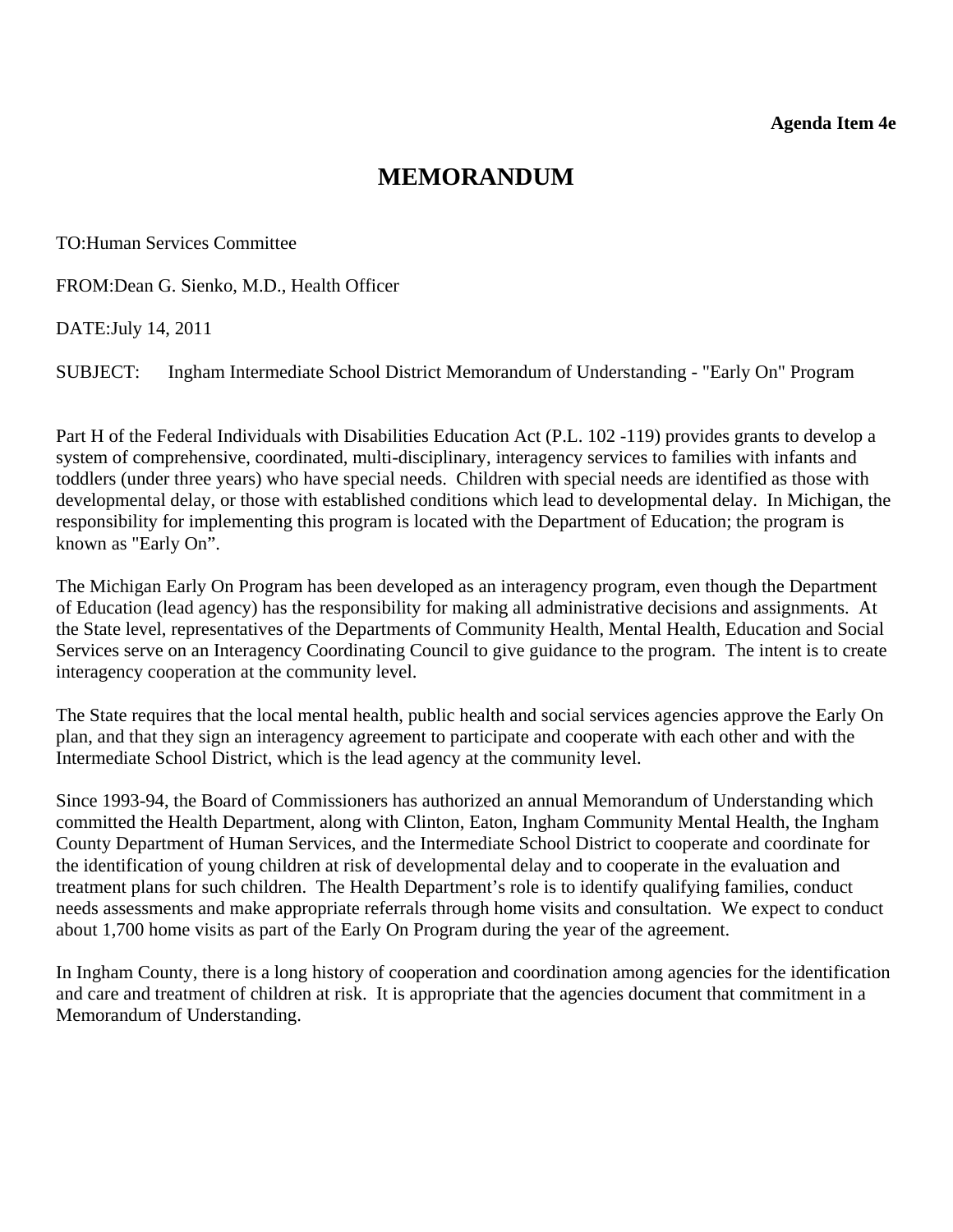I recommend that the Board of Commissioner adopt the attached resolution and authorize an amendment to the Memorandum of Understanding with the Ingham Intermediate School District for Infants and Toddlers with Developmental Delays, to extend the MOA through June 30, 2012. The Clinton/Eaton/Ingham Community Mental Health Board and the Ingham County Department of Human Services are also parties to this Memorandum of Understanding.

# Attachment

c: Renee Canady, w/attachment Lisa Chambers w/attachment Stephanie Peters (IISD) w/attachment Randy Rauch (DHS) w/attachment Bob Sheehan (CMH) w/attachment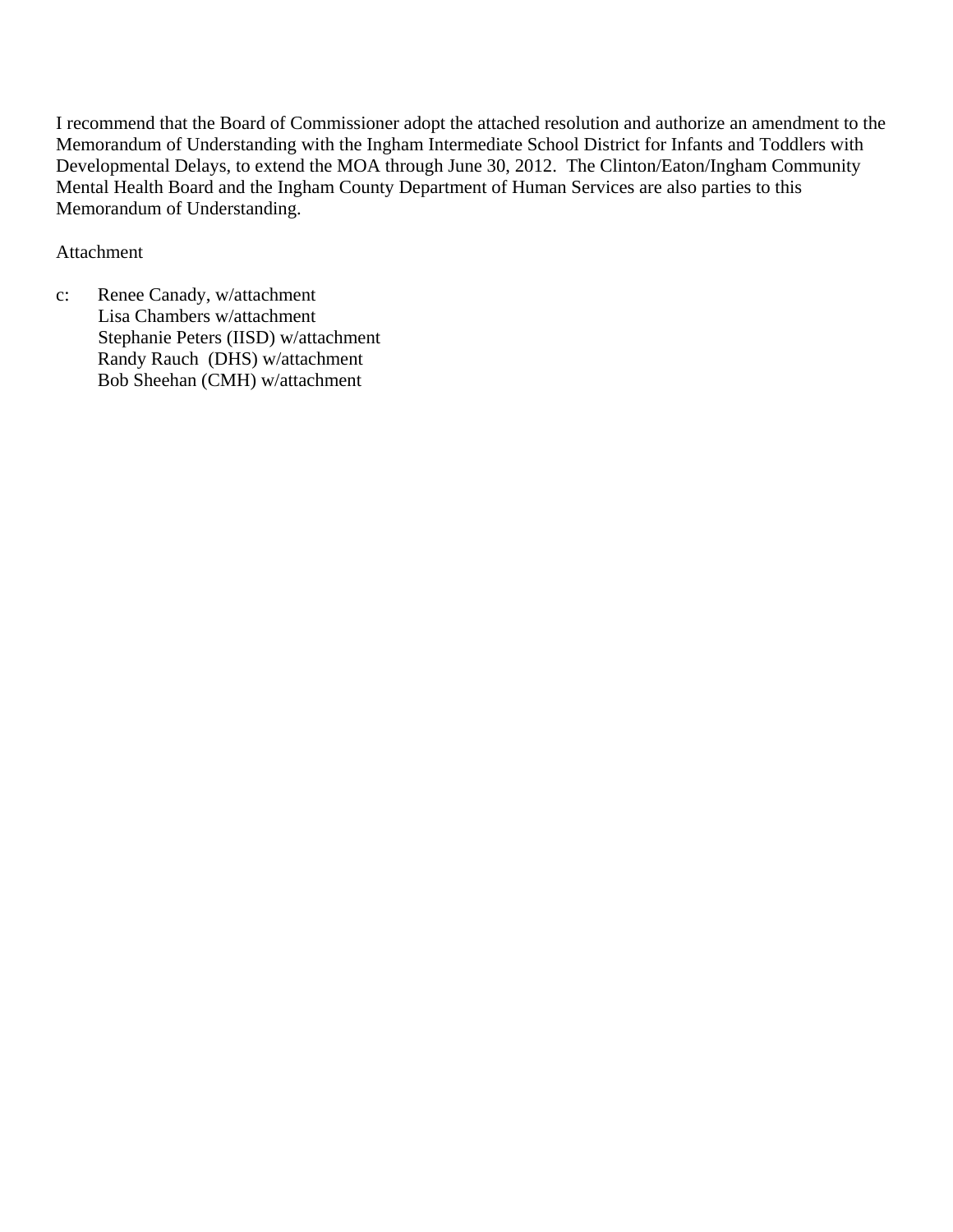Introduced by the Human Services Committee of the:

# INGHAM COUNTY BOARD OF COMMISSIONERS

# **RESOLUTION TO AUTHORIZE AN AMENDMENT TO THE MEMORANDUM OF UNDERSTANDING FOR THE "EARLY ON" PROGRAM**

WHEREAS, the Federal Government has enacted P.L. 102-119, known as the Individuals with Disabilities Education Act, and Part H of the Act establishes the Infant and Toddler Early Intervention Program, known as "Early On" in Michigan; and

WHEREAS, the Governor has designated the Michigan Department of Education as the lead agency, with responsibility for making all administrative decisions and assignments, and has created an Early On Interagency Coordinating Council, with representation from the Departments of Education, Community Health, Family Independence Agency, and Clinton/Eaton/Ingham Community Mental Health; and

WHEREAS, the State is committed to having "Early On" implemented with interagency cooperation at the community level; and

WHEREAS, the State has identified the intermediate school districts as the lead agencies at the community level and requires that the community health, mental health, and social services agencies approve the local plan for implementing "Early On"; and

WHEREAS, the State also requires that the community agencies sign a Memorandum of Understanding committing to cooperating and coordinating in the identification and evaluation of children at risk of developmental delay, and in the development and implementation of a treatment plan; and

WHEREAS, the Ingham County Board of Commissioners authorized an "Early On" Memorandum of Understanding each year since 1993-94; and

WHEREAS, the Health Officer has recommended that the Board of Commissioners authorize an amendment to extend the Memorandum of Understanding from July 1, 2011 to June 30, 2012.

THEREFORE BE IT RESOLVED, that the Ingham County Board of Commissioners authorizes an amendment to the Memorandum of Understanding to facilitate the Health Department's cooperation and coordination with the Ingham Intermediate School District, the Clinton, Eaton, Ingham Community Mental Health Board and the Ingham County Department of Human Services in the identification and evaluation, and the development and implementation of a treatment plan for children at risk of developmental delay.

BE IT FURTHER RESOLVED, that the period of the amendment shall be July 1, 2011 through June 30, 2012.

BE IT FURTHER RESOLVED, that the Chairperson of the Board of Commissioners is authorized to sign the amendment to the Memorandum of Understanding after review by the County Attorney.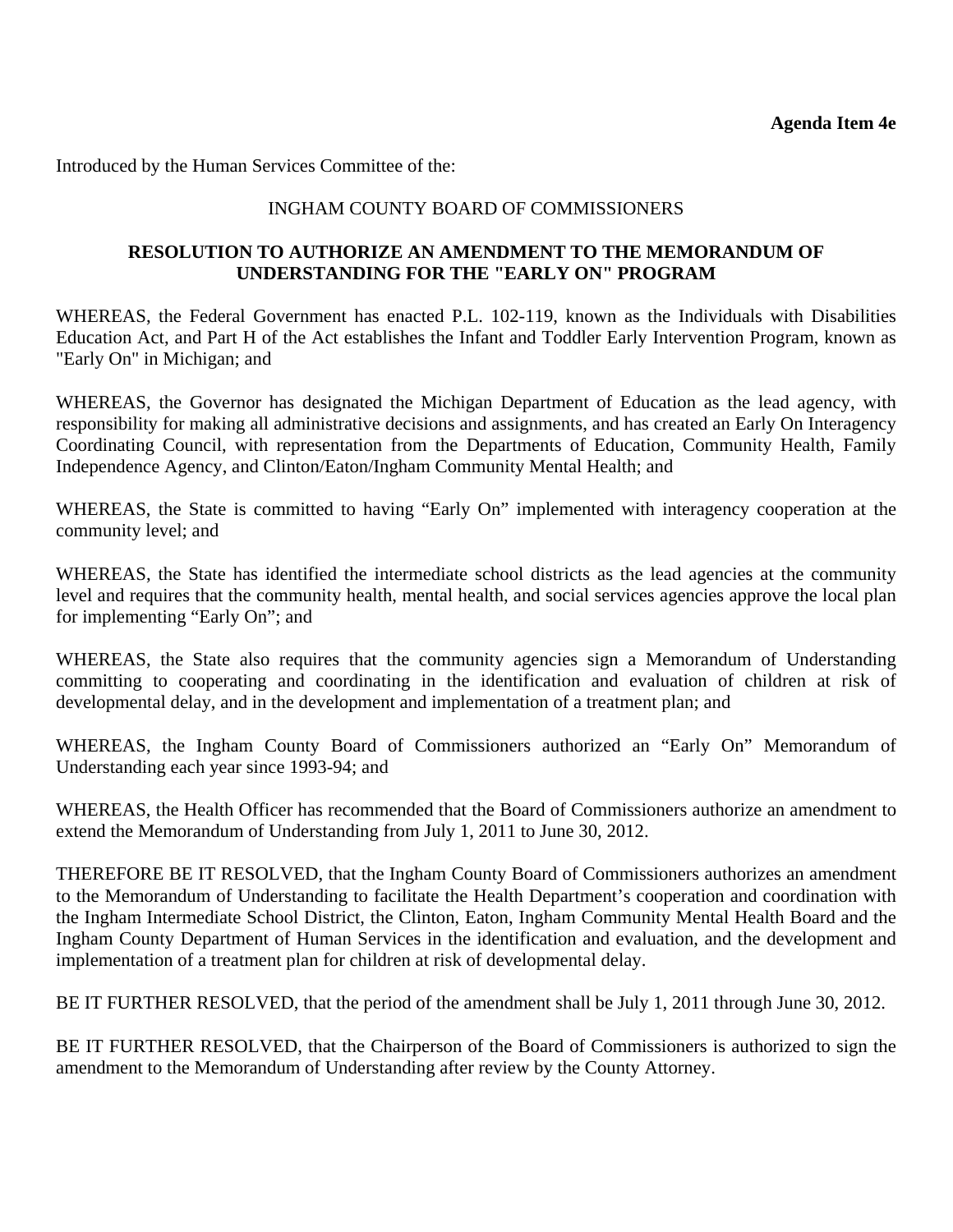# MEMORANDUM

<span id="page-31-0"></span>

| To:      | Human Services Committee<br><b>County Services Committee</b><br><b>Finance Committee</b>                                                    |
|----------|---------------------------------------------------------------------------------------------------------------------------------------------|
| From:    | Dean Sienko, M.D., M.S., Health Officer/Medical Director                                                                                    |
| Date:    | July 14, 2011                                                                                                                               |
| Subject: | Recommendation to Authorize Acceptance of the Child and Adolescent Health Center<br>awards from the Michigan Department of Community Health |

In January 2011, the Ingham County Health Department (ICHD) Community Health Center Network (CHCN) responded to a competitive grant opportunity through the Michigan Department of Community Health to continue funding Willow Health Center, Otto Health Center and the School Wellness Program at Gardner Middle School. The ICHD CHCN also proposed the addition of a new school-based health center at a high school in the Lansing School District. The Michigan Department of Community Health awarded the ICHD CHCN the grant for the maximum award period of five years.

This is a recommendation to authorize acceptance of the Child & Adolescent Health Center awards from the Michigan Department of Community Health. These awards will provide a total of \$3.4 million over five years. One hundred thousand per year will support the continued operations of the School Wellness Program at Gardner Middle School; \$175,000 per year will support the continued operations at Otto Community Health Center; \$225,000 will support the continued operations at Willow Health Center, and \$175,000 will start a new school-based health center and fund its operations at a Lansing School District High School.

These awards will fund seven new positions, which are essential to the operations of these Health Centers:

- 1. Community Health Representative II (UAW D) 1.0 FTE
- 2. Health Center Nurse (MNA 1) 1.0 FTE
- 3. Clinic Assistant I (UAW D) 1.0 FTE
- 4. Nurse Practitioner (MNA 6) 1.0 FTE
- 5. Assistant Social Worker (ICEA PRO 5) 0.5 FTE
- 6. Health Educator II (ICEA PRO 9) 0.5 FTE
- 7. Lead Senior Accountant (ICEA PRO 9) 1.0 FTE

As a condition of these awards, the ICHD Community Health Center Network is required to establish a local community advisory committee. The advisory committee must be representative of the community and include a broad range of stakeholders and school staff. One-third of the committee members must be parents of school-aged youth. The committee must approve certain policies related to the health center. In order to establish and maintain this required committee, the ICHD proposes to enter into an agreement with the School-Community Health Alliance of Michigan (SCHA-MI). SCHA-MI will provide support and assist in parent and youth engagement to the committee as required. The budgeted amount for this agreement will not exceed \$25,000.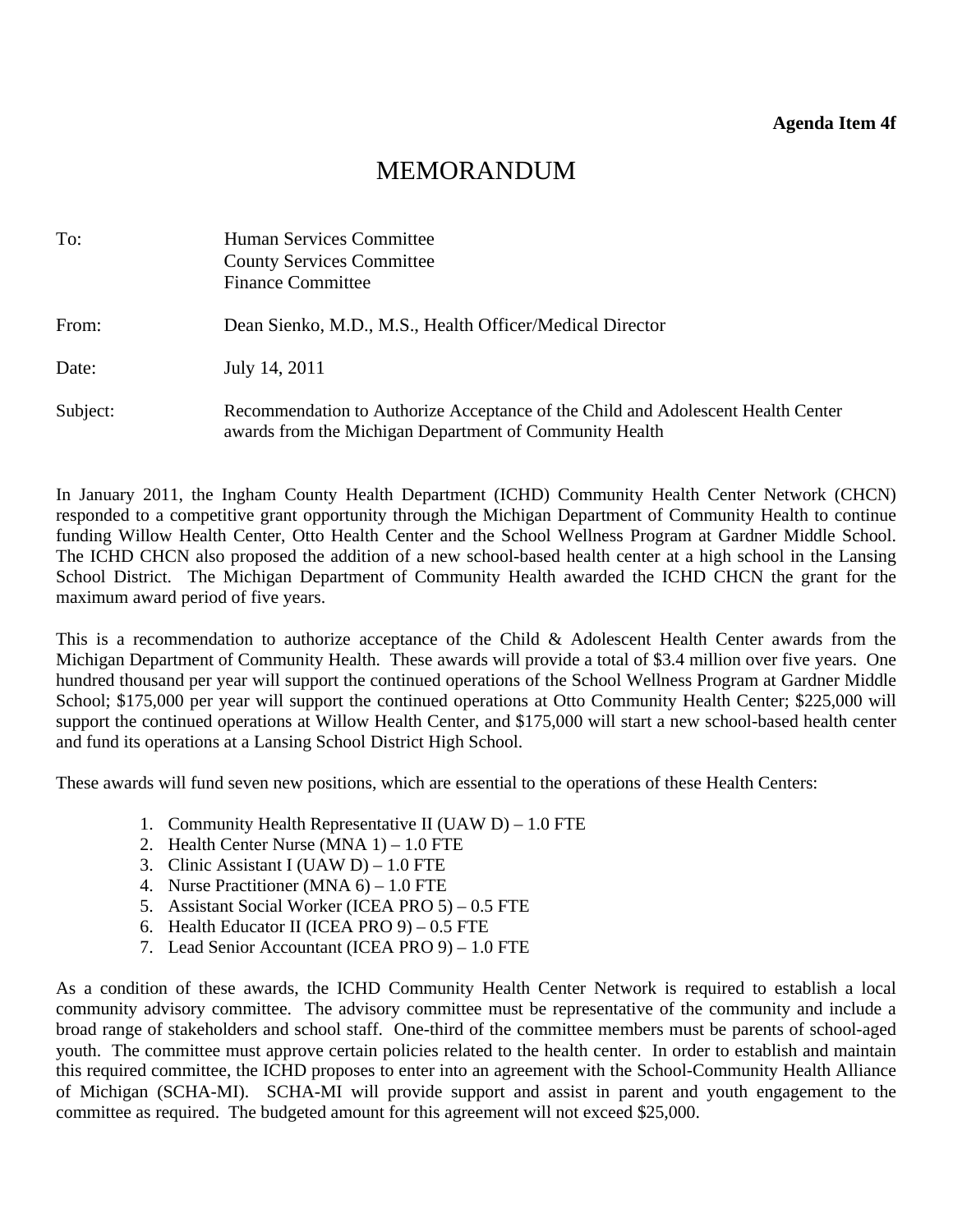In addition, the ICHD Community Health Center Board has reviewed, authorized (as your FQHC Co-applicant Board), and recommends the acceptance of the Child and Adolescent Health Center awards, which continue funding the aforementioned health centers.

I recommend that the Board of Commissioners adopt the attached resolution and authorize acceptance of the Michigan Department of Community Health Child and Adolescent Health Center awards to support the continued operations of ICHD CHCN's Child and Adolescent Health Centers.

c: Debra Brinson, Deputy Health Officer, w/attachment John Jacobs, Chief Financial Officer, w/attachment Barbara Mastin, Chief Operating Officer, w/attachment Jan Kimble, Child & Adolescent Health Center Supervisor, w/ attachment Carolyn Redman, Project Specialist, w/ attachment Rich Estill, ICEA President Kathy Fitton, MNA President Chuck Gray, UAW President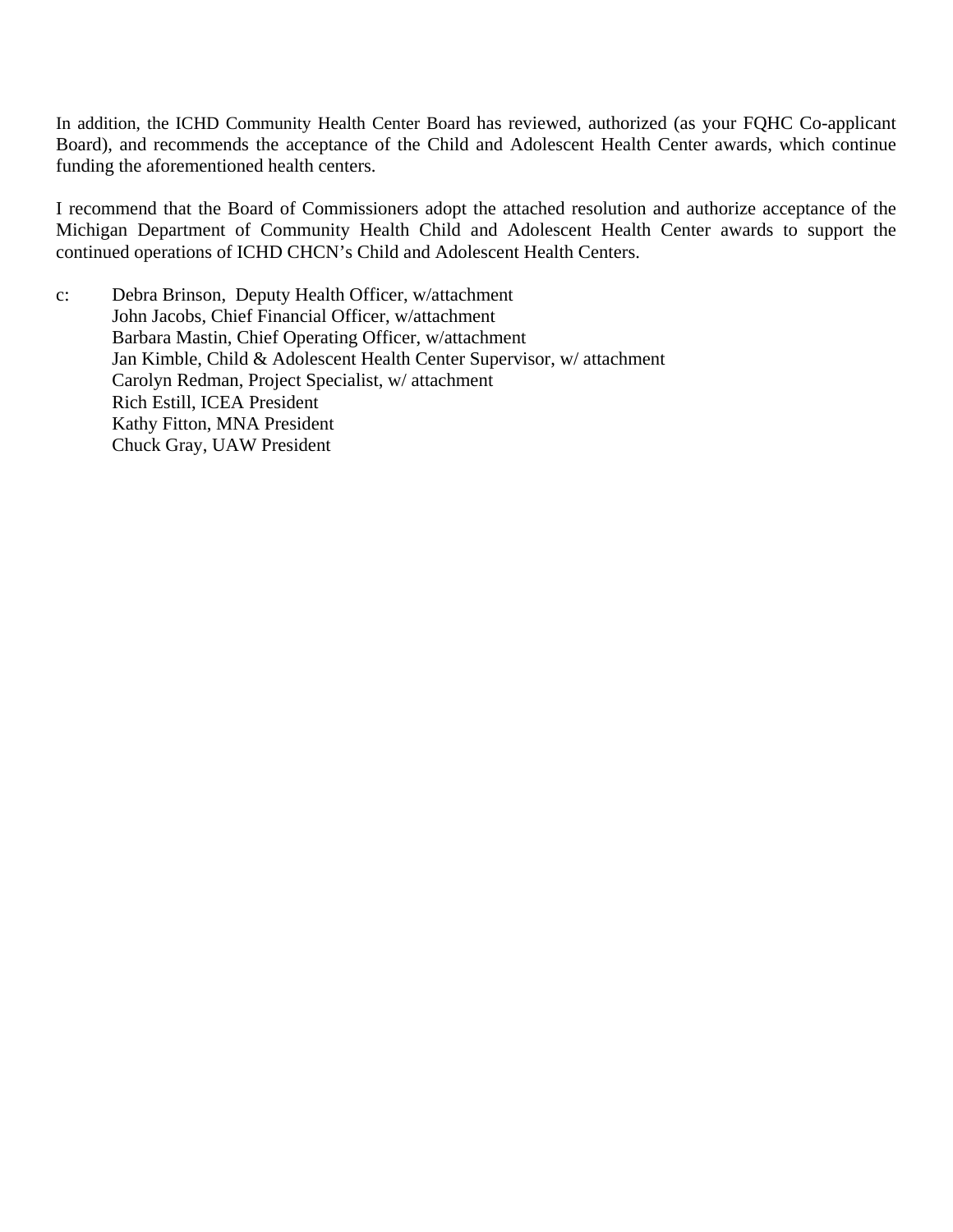Introduced by the Human Services, County Services and Finance Committees of the:

#### INGHAM COUNTY BOARD OF COMMISSIONERS

#### **RESOLUTION TO AUTHORIZE ACCEPTANCE OF THE CHILD AND ADOLESCENT HEALTH CENTER AWARDS FROM THE MICHIGAN DEPARTMENT OF COMMUNITY HEALTH**

WHEREAS, in January 2011, the Ingham County Health Department (ICHD) Community Health Center Network (CHCN) responded to a competitive grant opportunity through the Michigan Department of Community Health to continue funding Willow Health Center, Otto Health Center and the School Wellness Program at Gardner Middle School: and

WHEREAS, the ICHD CHCN also proposed the creation of a new school-based health center at a high school within the Lansing School District; and

WHEREAS, the Michigan Department of Community Health awarded the grants to the ICHD CHCN; and

WHEREAS, the Ingham County Community Health Center Board, as the Board of Commissioners FQHC Coapplicant Board, has reviewed and recommends the acceptance of Child and Adolescent Health Center awards, which continue funding the aforementioned health centers; and

WHEREAS, the Health Officer recommends that the Board of Commissioners authorizes and accepts these awards in the amounts of \$100,000 per year to support the continued operations of the School Wellness Program at Gardner Middle School; \$175,000 per year to support the continued operations at Otto Community Health Center; \$225,000 to support the continued operations at Willow Health Center, and \$175,000 to start a new school-based health center and fund its operations at a Lansing School District High School. These awards will provide a total of almost \$3.4 million over five years to the Ingham County Health Department; and

WHEREAS, the Deputy Health Officer for Community Health Care Services has indicated that the following positions must be established in order to effectively perform the requirements of these grant awards:

Community Health Representative II (UAW  $D$ ) – 1.0 FTE Health Center Nurse (MNA 1) – 1.0 FTE Clinic Assistant I (UAW D) – 1.0 FTE Nurse Practitioner (MNA 6) – 1.0 FTE Assistant Social Worker (ICEA PRO 5) – 0.5 FTE Health Educator II (ICEA PRO 9) – 0.5 FTE Lead Senior Accountant (ICEA PRO 9) – 1.0 FTE

WHEREAS, as a condition of these awards, the ICHD Community Health Center Network is required to establish a local community advisory committee. The advisory committee must be representative of the community and include a broad range of stakeholders and school staff. One-third of the committee members must be parents of school-aged youth. The committee must approve certain policies related to the health center; and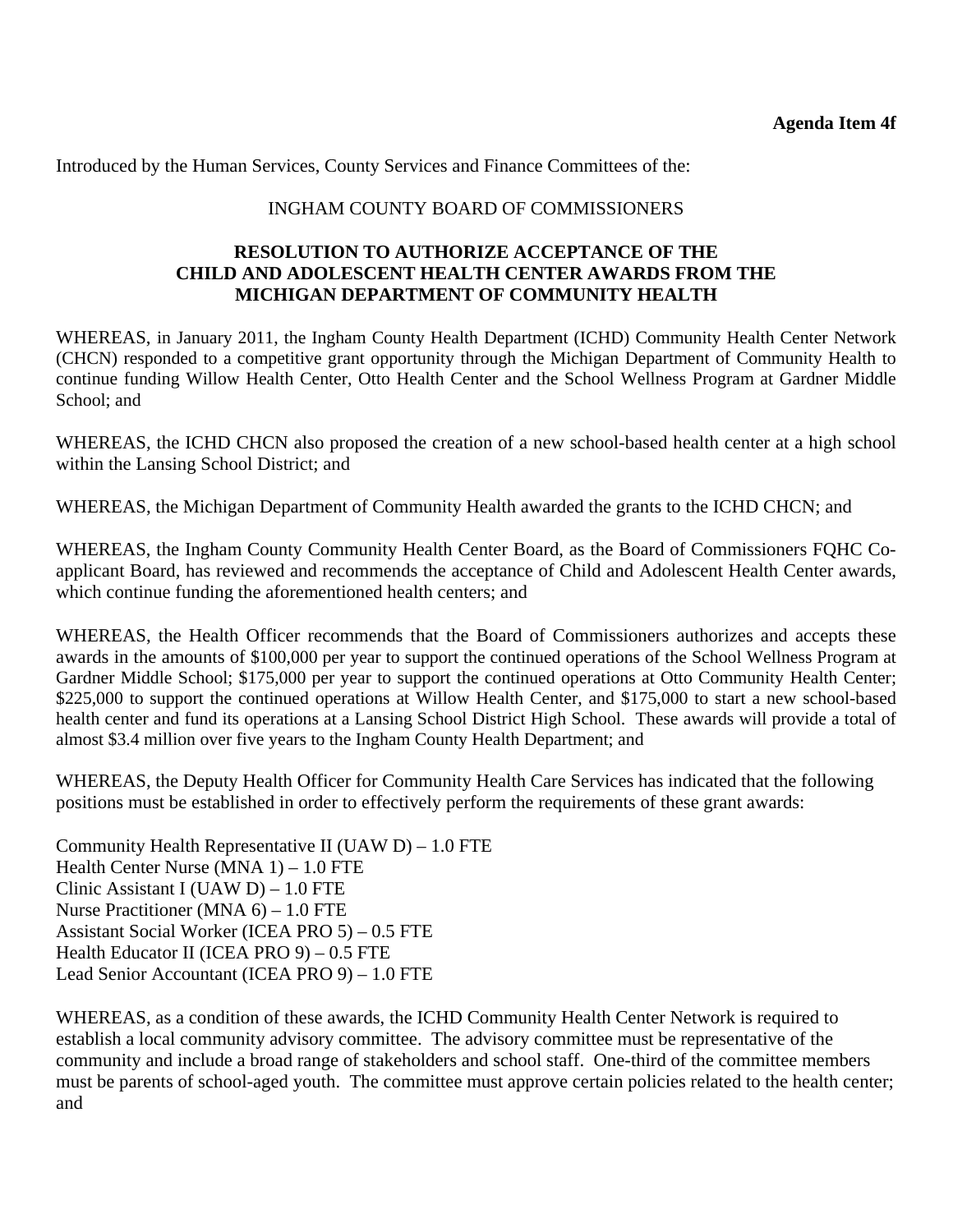WHEREAS, the Health Office recommends that the Board of Commissioners authorize an agreement with the School-Community Health Alliance of Michigan to provide support and assist in parent and youth engagement to the committee as required; and

WHEREAS, the amount for this agreement will not exceed \$25,000.

THEREFORE BE IT RESOLVED, that the Board of Commissioners accepts the \$100,000 per year to support the continued operations of the School Wellness Program at Gardner Middle School; \$175,000 per year to support the continued operations at Otto Community Health Center; \$225,000 to support the continued operations at Willow Health Center, and \$175,000 to start a new school-based health center and fund its operations at a Lansing School District High School.

BE IT FURTHER RESOLVED, the grant agreements will be for the time period of October 1, 2011 through September 30, 2016.

BE IT FURTHER RESOLVED, that the Board of Commissioners authorizes the establishment of the following positions:

Community Health Representative II (UAW D) – 1.0 FTE Health Center Nurse (MNA 1) – 1.0 FTE Clinic Assistant I (UAW D) – 1.0 FTE Nurse Practitioner (MNA 6) – 1.0 FTE Assistant Social Worker (ICEA PRO 5) – 0.5 FTE Health Educator II (ICEA PRO 9) – 0.5 FTE Lead Senior Accountant (ICEA PRO 9) – 1.0 FTE

BE IT FURTHER RESOLVED, that the Board of Commissioners authorizes the establishment of an agreement with the School-Community Health Alliance of Michigan from October 1, 2011 through October 31, 2016 to establish and maintain the required local community advisory committee and that this agreement will not exceed \$25,000.

BE IT FURTHER RESOLVED, that the Controller/Administrator is authorized to make the necessary budget adjustments, and the Purchasing Department is authorized to issue any necessary purchase orders or purchase items needed, including a NextGen license for the Nurse Practitioner position.

BE IT FURTHER RESOLVED, that the County Clerk and the Chairperson of the Board of Commissioners are hereby authorized to sign the necessary contract documents on behalf of the County after approval as to form by the County Attorney.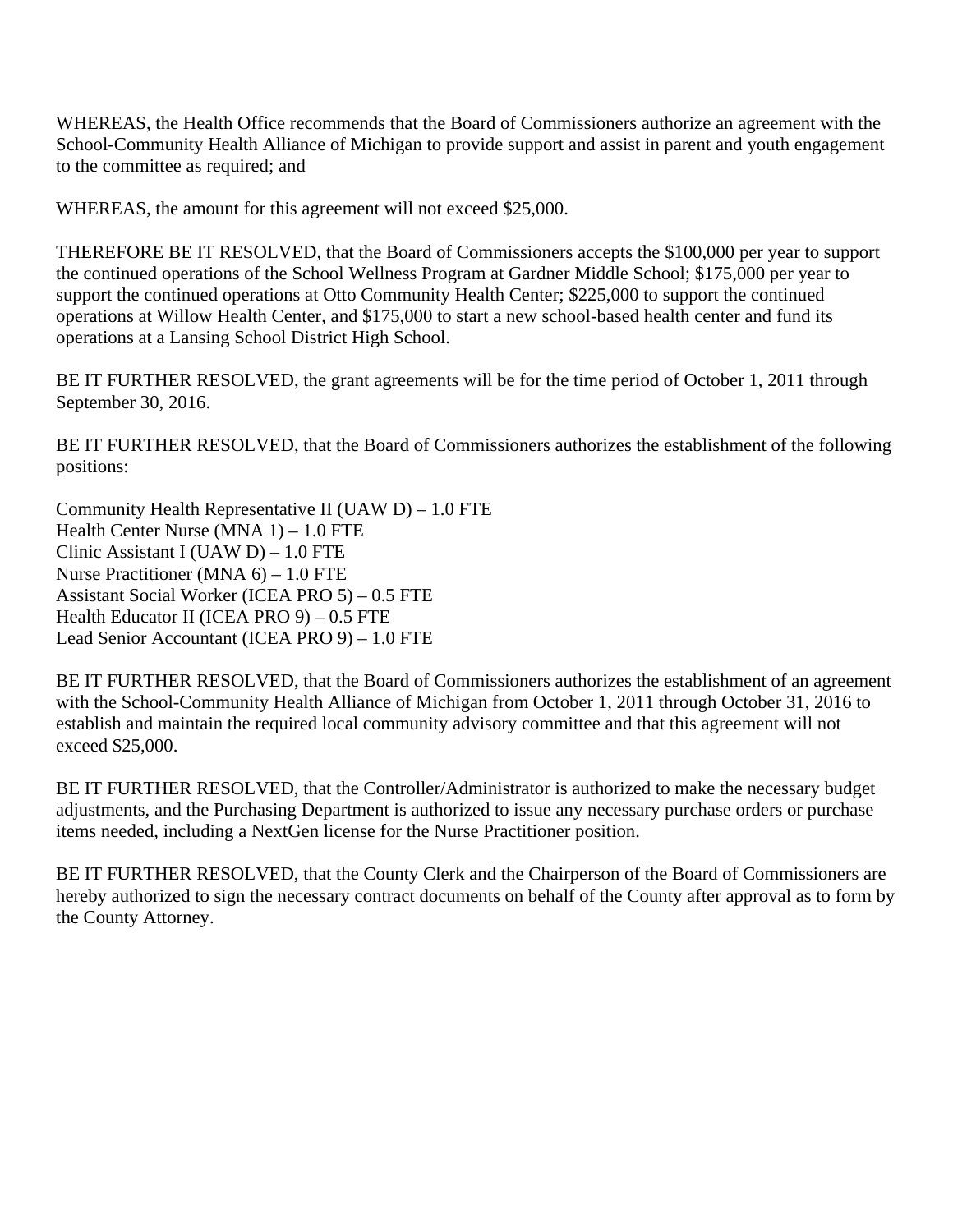<span id="page-35-0"></span>Introduced by the Human Services Committee of the:

# INGHAM COUNTY BOARD OF COMMISSIONERS

# **RESOLUTION HONORING MARK BANGHART**

WHEREAS, Mark Banghart began his career with Ingham County in June, 1982 as a Sanitarian I in the Environmental Health Unit of the Ingham County Health Department; and

WHEREAS, his duties included restaurant inspections, restaurant plan reviews, swimming pool and bathing beach inspections, mobile home part inspections, soil evaluation for septic systems, private water well installation approval, child care, adult foster care and summer camp inspections; and

WHEREAS, in December, 1984, he was promoted to a Sanitarian II; and

WHEREAS, in 1985, Mark recognized the need to identify sites of known or suspected groundwater contamination. He proposed, researched and was the primary author of the Well Advisory Group (WAG) process. This process took information from the identified sites of contamination and used it in the development of well construction practices for wells drilled in the proximity to those sites, which prevented the new wells from contamination. This process has become a State mandated requirement for all health departments as part of accreditation; and

WHEREAS, as he was the lead author in rewriting the 1978 Sanitary Code, a work still in progress, and wrote the Ingham County Mound Guidelines and developed the program for reviewing alterative onsite wastewater management system plans; and

WHEREAS, Mark Banghart remains the "go to" guy for all insect identification requests.

THEREFORE BE IT RESOLVED that the Ingham County Board of Commissioners hereby honors Mr. Banghart upon his retirement after 29 years of dedicated service to the community and for the contributions he has made to the Ingham County Health Department.

BE IT FURTHER RESOLVED, that the Board wishes him continued success in all of his future endeavors.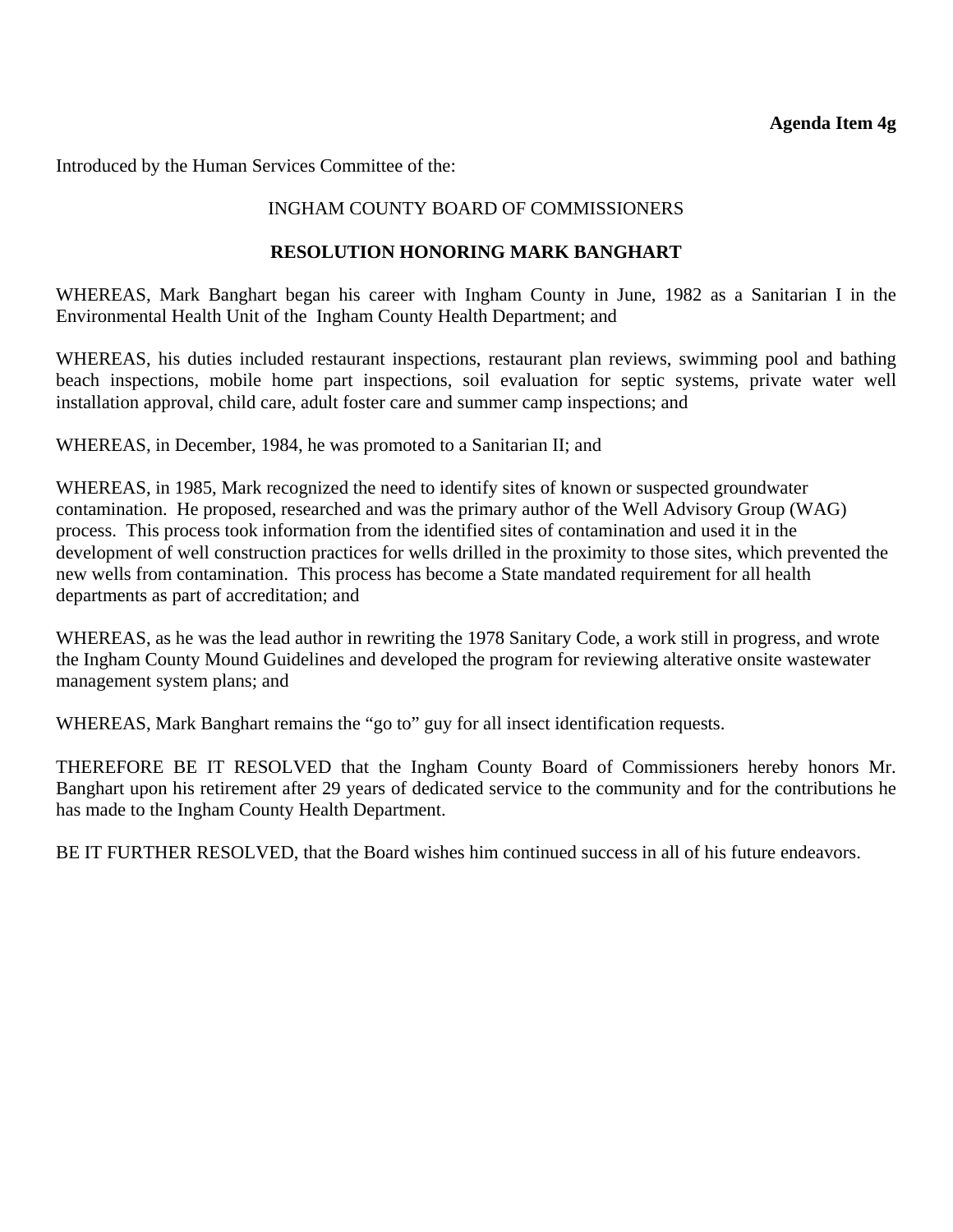#### **Agenda Item 4h**

<span id="page-36-0"></span>Introduced by the Human Services Committee of the:

# INGHAM COUNTY BOARD OF COMMISSIONERS

# **RESOLUTION HONORING DIANE GORCH**

WHEREAS, Ms. Gorch began her career with Ingham County in August, 1978 as an Environmental Health Assistant in the Environmental Health Unit of the Ingham County Health Department; and

WHEREAS, in May, 1979, Ms. Gorch was promoted to Sanitarian I position; and

WHEREAS, in 1983, Ms. Gorch, was on a 12 month leave of absence, with Project HOPE/People to People Health Foundation in the Caribbean nations of Antigua and St. Lucia, teaching public health and epidemiology to Ministry of Health officials from several Eastern Caribbean nations at the Eastern Caribbean Environmental Health Training Center in Castries, St. Lucia; and

WHEREAS, in 1984, she was rehired in the Food Safety Program in the Environmental Health Unit of the Ingham County Health Department; and

WHEREAS, in 1988, she was promoted to a Sanitarian II position; and

WHEREAS, she specialized in the food safety program developing the first food safety quality assurance programs, teaching ServeSafe management certification courses for ICHD, the Michigan Restaurant Association, and Lansing Community College, and finally managing the Planned Programs division of the Bureau and overseeing the Food Safety Program contract with at Michigan State University; and

WHEREAS, she authored the publication, "Environmental Health in the Caribbean" and was contributing author of the publication, "Migrating atelectasis in Werdnig-Hoffmann disease; pulmonary manifestation in two cases of spinal muscular atrophy type"; and

WHEREAS, she served as a professional food safety and sanitation consultant with three United States and foreign flag passenger cruise ship companies; and

WHEREAS, Ms. Gorch earned her Masters of Science in Epidemiology and Michigan State University in 2001; and

WHEREAS, in 1984, she was promoted to Planned Programs Supervisor in Food Service; and

WHEREAS, With the support of the EH Director and staff, built the ICHD Food Safety Program to achieve national recognition for excellence by enrolling in and meeting FDA National Voluntary Retail Food Regulatory Program Standards; and

WHEREAS, she volunteered on two tours of duty with the non-government organization, Water for Kids (UK) and Rotary Club International, working on water and sanitation projects and an epidemiological survey in Pucallpa, Peru; and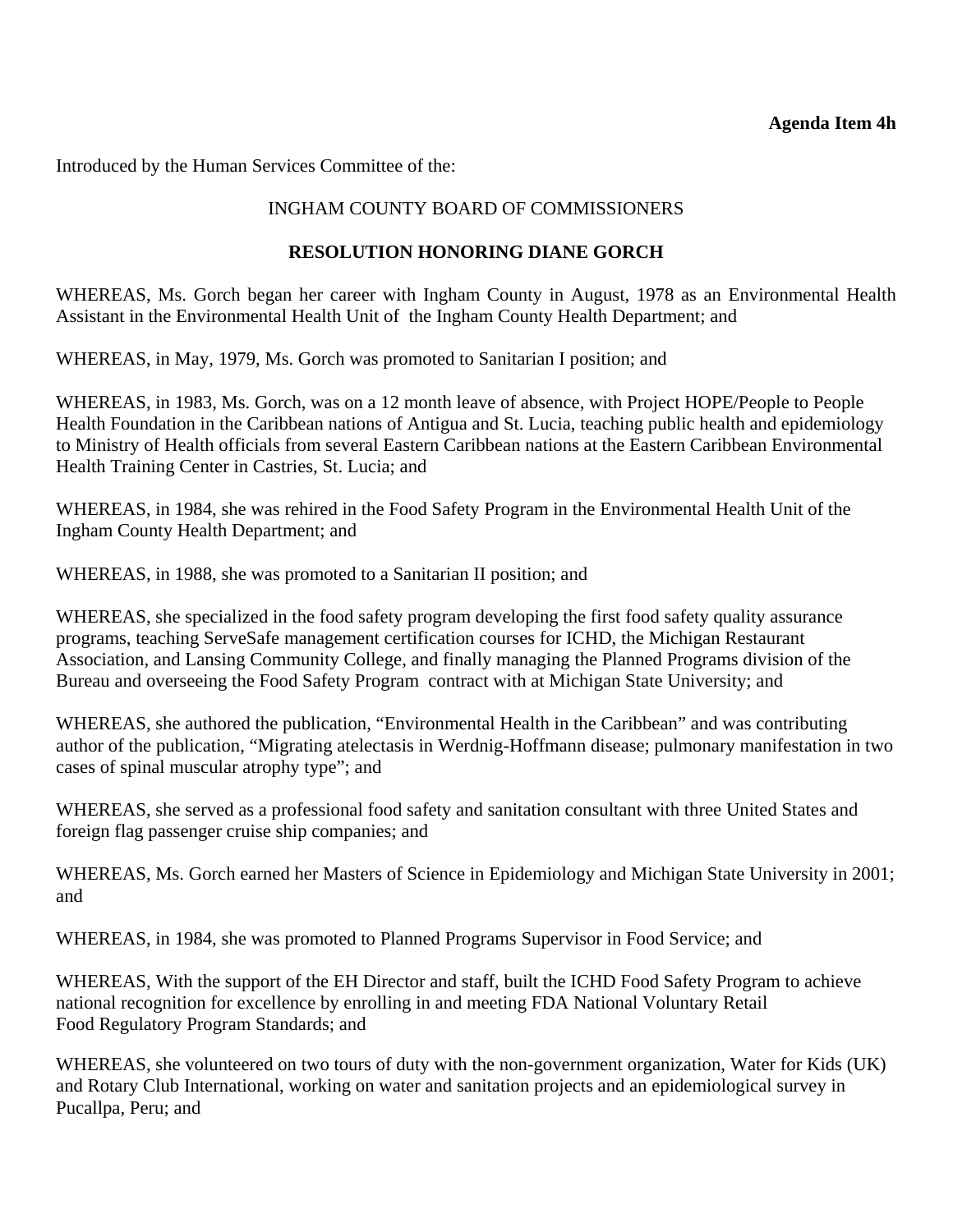WHEREAS, she served on various steering committees and professional organizations including MDARD Minimum Program Requirement Workgroup, MDARD Food Code Adoption Committee, MALEHA Food Committee, Michigan's Food Safety Alliance, Michigan Food & Agriculture Protection and Defense Working Group, and Michigan Environmental Health Association.

THEREFORE BE IT RESOLVED, that the Ingham County Board of Commissioners hereby honors Ms. Gorch for her more than 30 years of dedicated service to the community and for the contributions she has made to the Ingham County Health Department.

THEREFORE BE IT RESOLVED, that as a avid sailor who is retiring to live above a 42' Whitby ketch and will spend the next winder in the Caribbean, she will meet her ultimate goal to circumnavigate the earth with her best friend.

BE IT FURTHER RESOLVED, that the Board wishes her continued success in all of her future endeavors.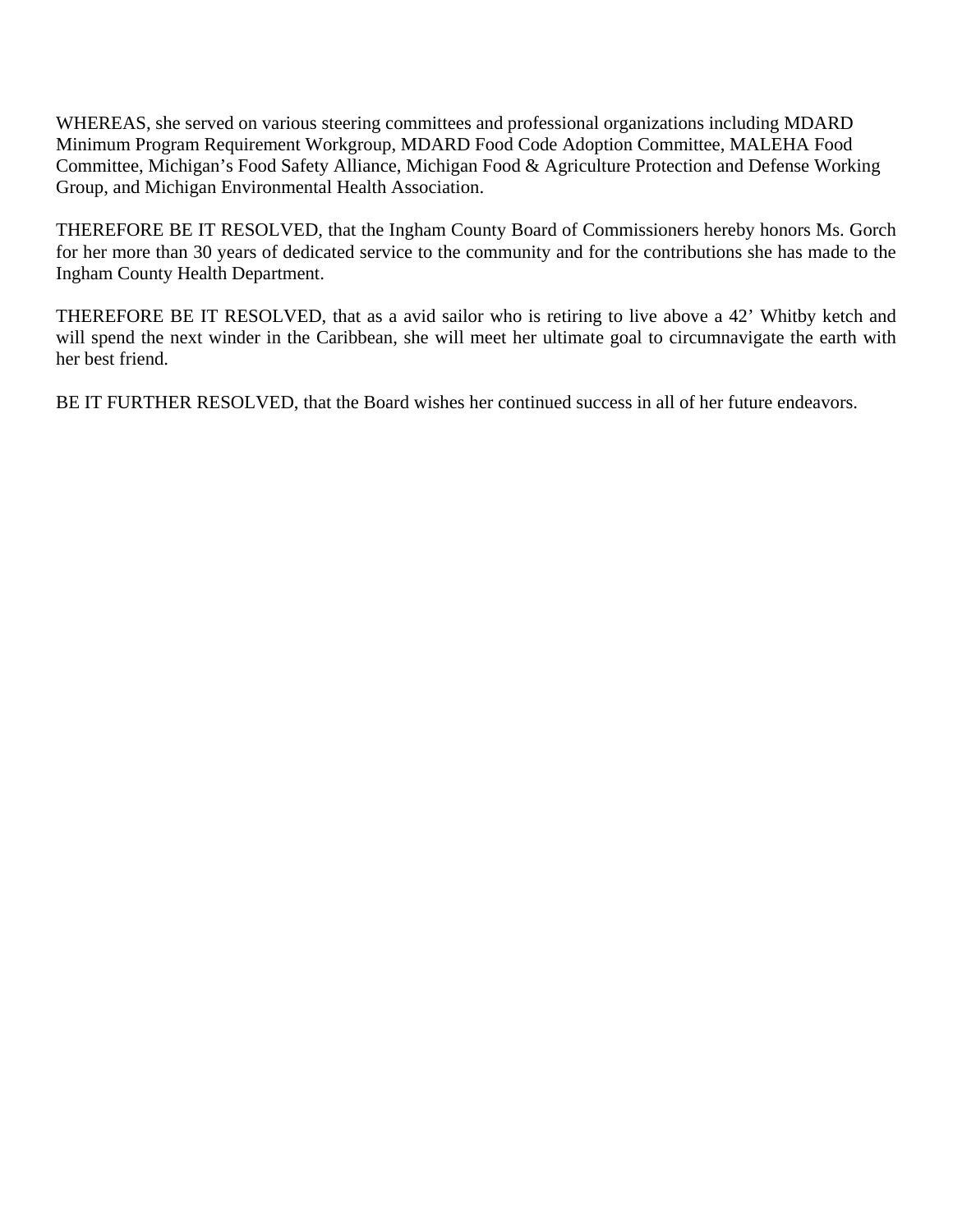#### **Agenda Item 4i**

<span id="page-38-0"></span>Introduced by the Human Services Committee of the:

# INGHAM COUNTY BOARD OF COMMISSIONERS

# **RESOLUTION HONORING PAULA SCHULTZ**

WHEREAS, Paula Schultz began her career with Ingham County in March, 1991 as a Clerk Typist in the Adult Health Center of the Ingham County Health Department; and

WHEREAS, in 1995, she was reclassified to a Adult Health Clinic Clerk; and

WHEREAS, in 1997, she was reclassified to a Community Health Representative II; and

WHEREAS, the cumulative impact of her service included over 120,000 screenings to children and youth, which is a benefit as well to their families; and

WHEREAS, that the level of care and concern that Paula demonstrated to the many clients who sought services at the Ingham County Health Department will be long remembered to those in the community.

THEREFORE BE IT RESOLVED, that the Ingham County Board of Commissioners hereby honors Paula Schultz for her 20 years of dedicated service to the community and for the contributions she has made to the Ingham County Health Department.

BE IT FURTHER RESOLVED, that the Board wishes her continued success in all of her future endeavors.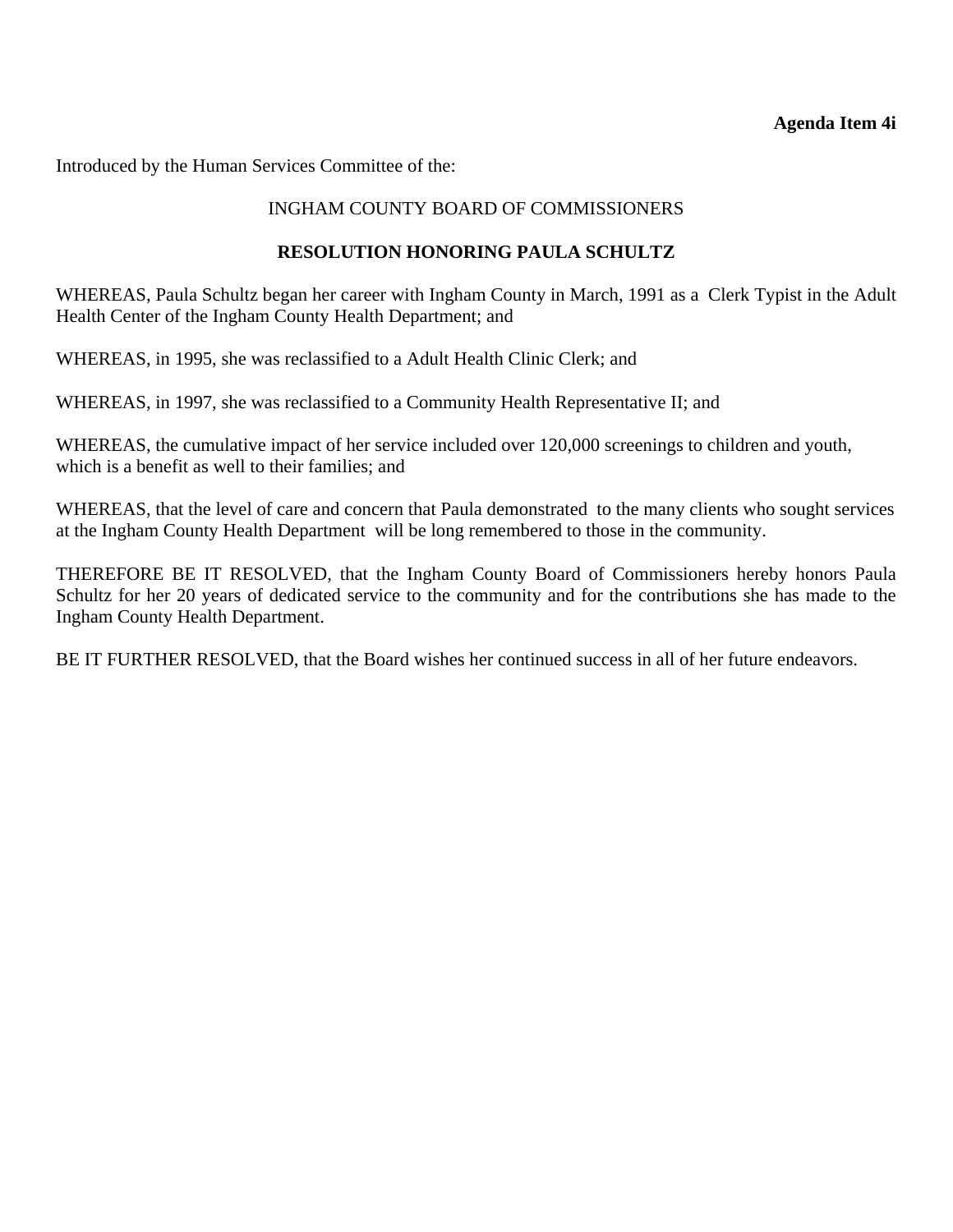<span id="page-39-0"></span>Introduced by the Human Services, County Services and Finance Committees of the:

# INGHAM COUNTY BOARD OF COMMISSIONERS

# **RESOLUTION TO RE-ESTABLISH THE POSITION OF HEALTH OFFICER WITHIN THE HEALTH DEPARTMENT**

WHEREAS, Dean Sienko will be retiring from his position as Health Officer/Medical Director; and

WHEREAS, it is necessary for the Ingham County Health Department to have a Health Officer, to act as the administrative head of the Health Department, and to carry out the Health Department's delegated functions to protect the public health and prevent disease; and

WHEREAS, Resolution 07-079 eliminated the position of Health Officer and it is the desire of the Board of Commissioners to re-establish this position.

THEREFORE BE IT RESOLVED, that the Board of Commissioners hereby re-establishes the position of Health Officer, MCF 18 (\$105,267 - \$126,351).

BE IT FURTHER RESOLVED, that the hiring freeze and hiring delay are hereby waived for this position.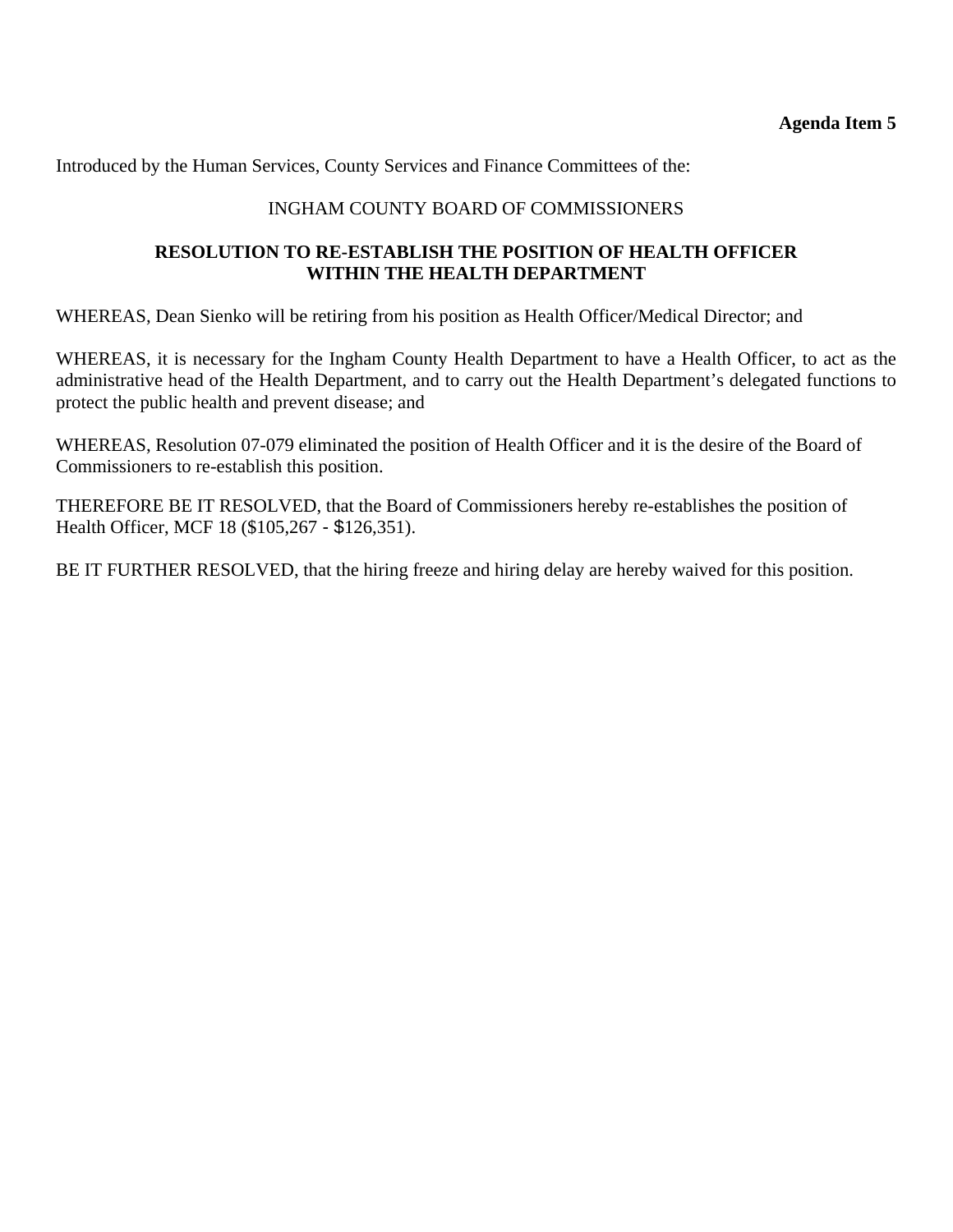# **2011 Personnel Cost Projection Health Officer, MCF18**

|                       | step 1    | step 2    | step 3    | step 4    | step $5$  | <u>topped</u><br><u>out</u> |
|-----------------------|-----------|-----------|-----------|-----------|-----------|-----------------------------|
| Salary                | \$105,267 | \$110,183 | \$115,330 | \$120,716 | \$126,351 | \$126,351                   |
| Longevity             | 0         | 0         | 0         | 0         | 0         | 1,800                       |
| Wages                 | \$105,267 | \$110,183 | \$115,330 | \$120,716 | \$126,351 | \$128,151                   |
| <b>FICA</b>           | 8,053     | 8,219     | 8,294     | 8,372     | 8,454     | 8,480                       |
| Health                | 14,263    | 14,263    | 14,263    | 14,263    | 14,263    | 14,263                      |
| <b>Retiree Health</b> | 1,053     | 1,102     | 1,153     | 1,207     | 1,264     | 1,282                       |
| Dental                | 789       | 789       | 789       | 789       | 789       | 789                         |
| Vision                | 111       | 111       | 111       | 111       | 111       | 111                         |
| Life                  | 126       | 126       | 126       | 126       | 126       | 126                         |
| <b>Disability</b>     | 200       | 209       | 219       | 229       | 240       | 243                         |
| Retirement            | 17,043    | 17,839    | 18,672    | 19,544    | 20,456    | 20,748                      |
| <b>Workers Comp</b>   | 84        | 88        | 92        | 97        | 101       | 103                         |
| <b>CARES</b>          | 33        | 33        | 33        | 33        | 33        | 33                          |
| Total                 | \$147,022 | \$152,962 | \$159,082 | \$165,487 | \$172,188 | \$174,329                   |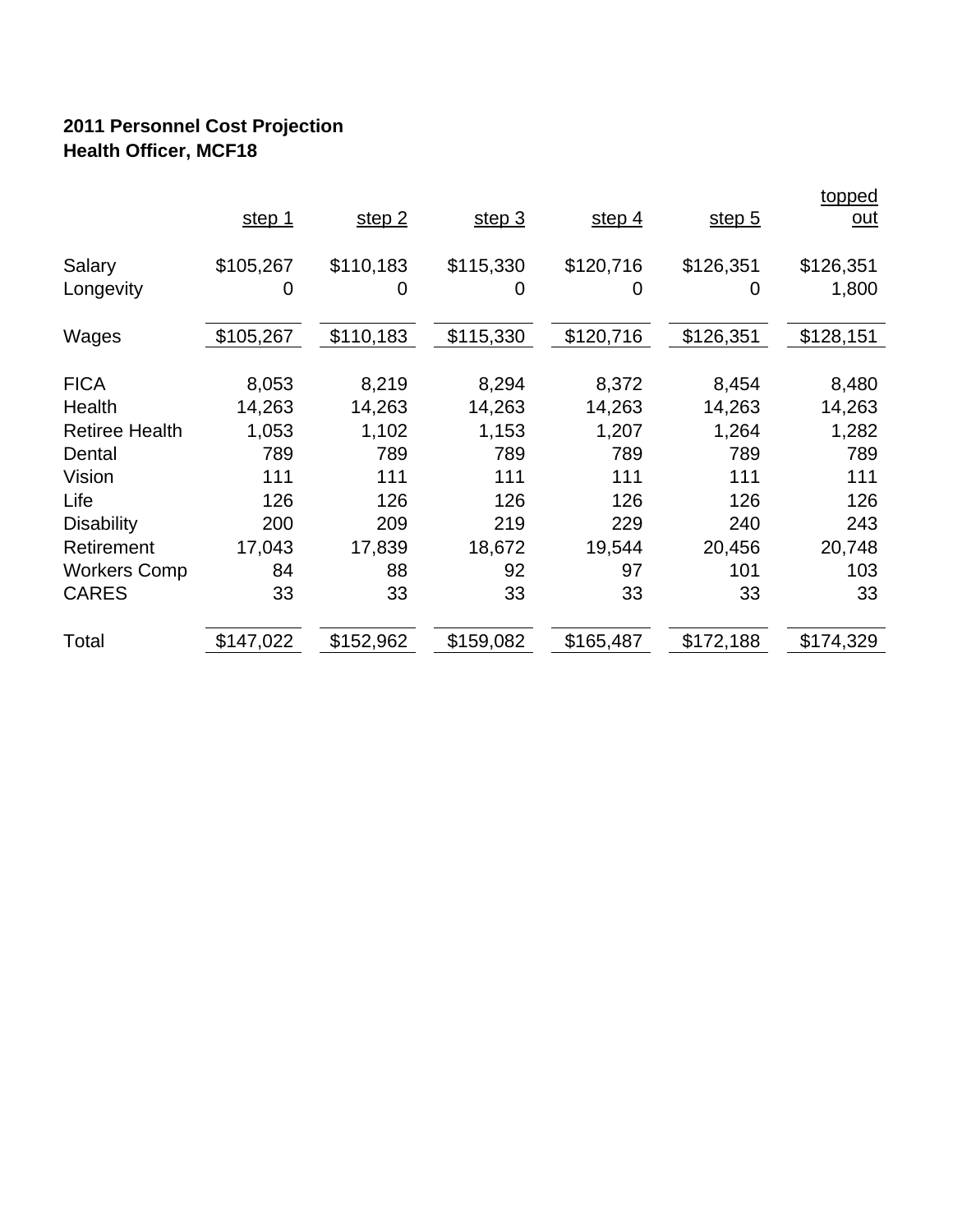#### **INGHAM COUNTY JOB DESCRIPTION**

# **HEALTH OFFICER**

### **General Summary:**

Michigan law creates the position of Health Officer as the administrator of the Health Department, charged with the responsibility of taking actions and making determinations necessary to protect the public health and prevent disease, and to carry out the legal function of the Health Department. The Health Officer is appointed by the Board of Commissioners, with concurrence of the Director of the Michigan Department of Community Health and is responsible to them.

The Health Officer must maintain effective relationships with state elected officials and their staffs, with the directors of several state departments and their staffs, with elected officials and their staffs in the several municipalities within Ingham County, and with the leaders in the business, labor and medical communities. These relationships are necessary in order to carry out the legal responsibilities of the Health Officer and the Board of Commissioners to protect and promote public health. These duties are implemented either by the direct provision of services by the Department, or through the influence of other agencies and individuals in the community.

#### **Essential Functions:**

An employee in this position may be called upon to do any or all of the following: (These examples do not include all of the tasks which the employees may be expected to perform.)

1. Community Health Assessment and Policy Leadership

This function requires the leadership of the Health Officer in community wide policy development and often his/her direct participation in committees, task forces, and participation on other boards of directors (such as Capital Area Health Alliance, Ingham County Human Services Advisory Committee and Ingham Regional Medical Center Board of Trustees).

2. Internal Management

Oversees the budget and program development and monitoring, contract processing and monitoring and personnel management processes in the Department. Assures that quality assessment and assurance tools are in place.

3. Ingham County Administrative Relationships

The programs and services of the Health Department are ultimately overseen by the Board of Commissioners. The Health Officer keeps the committees of the Board of Commissioners informed of the activities of the Health Department. The Health Department's budgets and contracts must be reconciled, and consistent with the County's personnel, budgeting and financial management systems and processes. He/she maintains close collaboration with the Board of Commissioners' Office and particularly with the Controller and the several departments of the Controller's Office: budget, human resources, financial services, purchasing and properties and management information services.

4. External Relationships

The Health Officer must influence the values, policies and actions of other agencies, organizations and individuals. He/she must maintain effective working relationships with community business and labor leaders, elected officials at the local, state and national level, leaders in the health care community, directors and staff of several state departments, and with funding organizations, such as foundations.

5. Perform related duties as required.